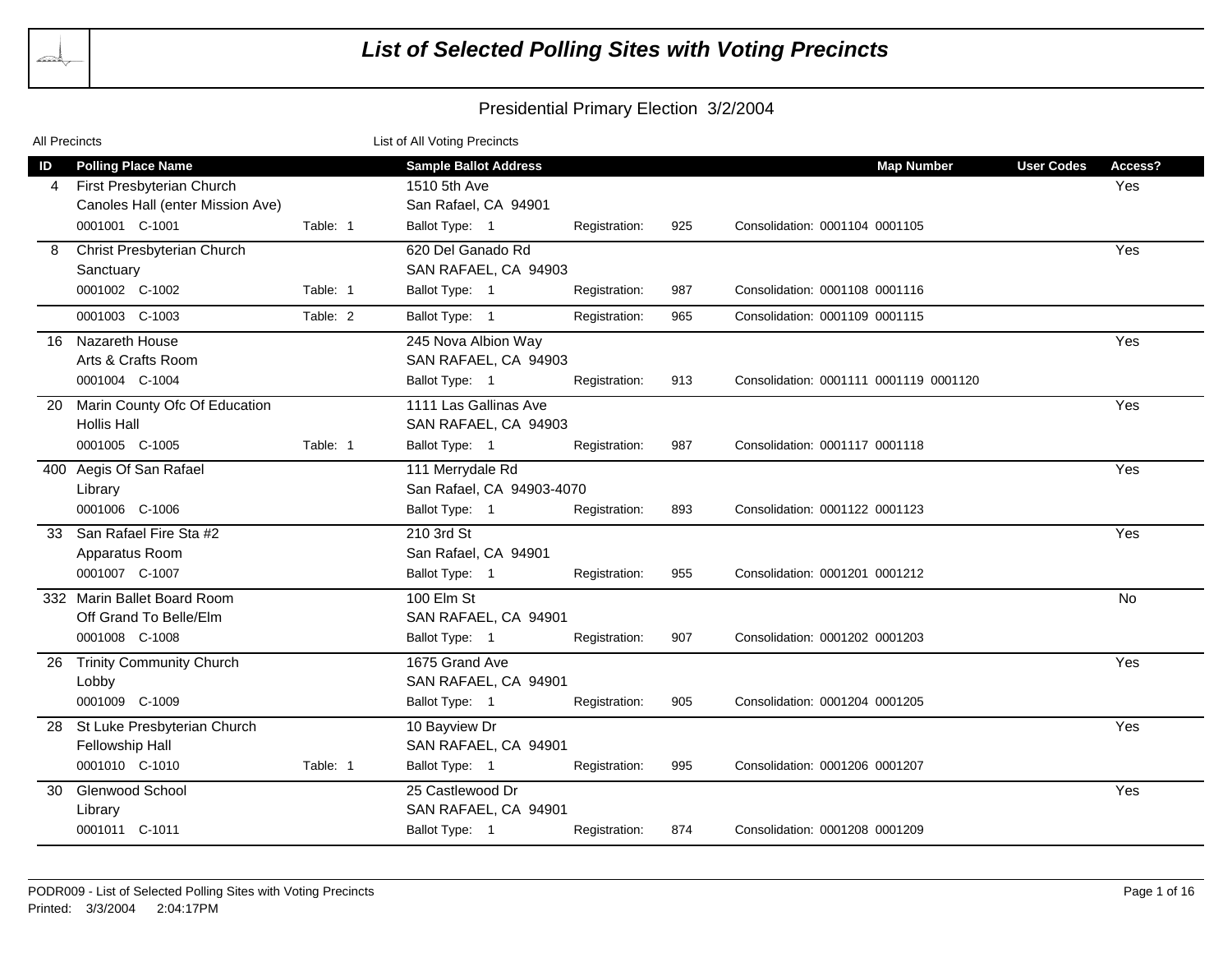

| All Precincts |                                    |          | List of All Voting Precincts |               |     |                                           |                   |           |
|---------------|------------------------------------|----------|------------------------------|---------------|-----|-------------------------------------------|-------------------|-----------|
| ID            | <b>Polling Place Name</b>          |          | <b>Sample Ballot Address</b> |               |     | <b>Map Number</b>                         | <b>User Codes</b> | Access?   |
| 35            | Venetia Oaks                       |          | 263 N San Pedro Rd           |               |     |                                           |                   | Yes       |
|               | <b>Recreation Room</b>             |          | San Rafael, CA 94903         |               |     |                                           |                   |           |
|               | 0001012 C-1012                     | Table: 1 | Ballot Type: 1               | Registration: | 851 | Consolidation: 0001501 0001502            |                   |           |
|               | 319 Korean Presbyterian Church     |          | 635 Adrian Way               |               |     |                                           |                   | <b>No</b> |
|               | Class Room                         |          | San Rafael, CA 94903         |               |     |                                           |                   |           |
|               | 0001013 C-1013                     |          | Ballot Type: 1               | Registration: | 823 | Consolidation: 0001503 0001504            |                   |           |
|               | 41 Marinwood Community Center      |          | 775 Miller Creek Rd          |               |     |                                           |                   | Yes       |
|               | <b>Reception Hall</b>              |          | San Rafael, CA 94903         |               |     |                                           |                   |           |
|               | 0001014 C-1014                     | Table: 1 | Ballot Type: 1               | Registration: | 804 | Consolidation: 0001600 0001607            |                   |           |
|               | 0001015 C-1015                     | Table: 2 | Ballot Type: 1               | Registration: | 978 | Consolidation: 0001601 0001603            |                   |           |
|               | 0001016 C-1016                     | Table: 3 | Ballot Type: 1               | Registration: | 817 | Consolidation: 0001602 0001606            |                   |           |
| 19            | Golden Hinde                       |          | 5 Golden Hinde Blv           |               |     |                                           |                   | Yes       |
|               | <b>Recreation Room</b>             |          | SAN RAFAEL, CA 94903         |               |     |                                           |                   |           |
|               | 0001017 C-1017                     | Table: 1 | Ballot Type: 1               | Registration: | 321 | Consolidation: 0001701A 0001701B 0001701C |                   |           |
| 28            | St Luke Presbyterian Church        |          | 10 Bayview Dr                |               |     |                                           |                   | Yes       |
|               | Fellowship Hall                    |          | SAN RAFAEL, CA 94901         |               |     |                                           |                   |           |
|               | 0001019 C-1019                     | Table: 2 | Ballot Type: 1               | Registration: | 790 | Consolidation: 0001800 0001801            |                   |           |
|               | 383 Methodist Church Of San Rafael |          | 9 Ross Valley Drive          |               |     |                                           |                   | Yes       |
|               | Turley Hall-main Bldg Lower Level  |          | SAN RAFAEL, CA 94901         |               |     |                                           |                   |           |
|               | 0001100 PCT 1100                   | Table: 1 | Ballot Type: 1               | Registration: | 653 | Consolidation: 0001100                    |                   |           |
|               | 0001101 PCT 1101                   | Table: 2 | Ballot Type: 1               | Registration: | 513 | Consolidation: 0001101                    |                   |           |
| 3             | <b>Rotary Manor</b>                |          | 1821 Fifth Ave               |               |     |                                           |                   | Yes       |
|               | Mc Nutt Room                       |          | SAN RAFAEL, CA 94901         |               |     |                                           |                   |           |
|               | 0001102 PCT 1102                   | Table: 1 | Ballot Type: 1               | Registration: | 913 | Consolidation: 0001102                    |                   |           |
|               | 0001103 PCT 1103                   | Table: 2 | Ballot Type: 1               | Registration: | 958 | Consolidation: 0001103                    |                   |           |
|               | 343 First Baptist Church           |          | 1411 Lincoln Ave             |               |     |                                           |                   | Yes       |
|               | Fellowship Room-upper Lot          |          | SAN RAFAEL, CA 94901         |               |     |                                           |                   |           |
|               | 0001106 PCT 1106                   | Table: 1 | Ballot Type: 1               | Registration: | 853 | Consolidation: 0001106                    |                   |           |
|               | 0001107 PCT 1107                   | Table: 2 | Ballot Type: 1               | Registration: | 571 | Consolidation: 0001107                    |                   |           |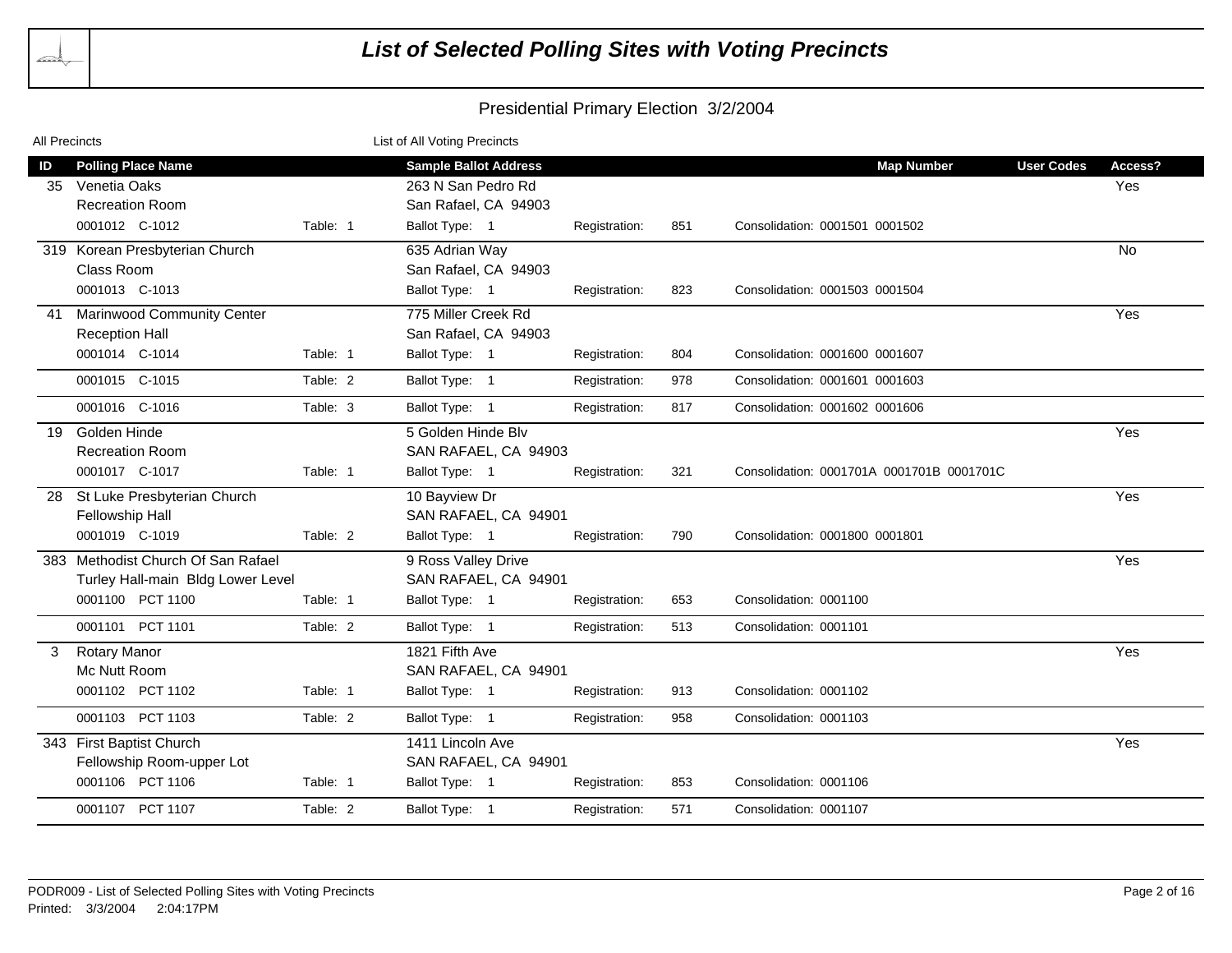|    | <b>All Precincts</b>              |          | List of All Voting Precincts |               |     |                        |                   |                   |           |
|----|-----------------------------------|----------|------------------------------|---------------|-----|------------------------|-------------------|-------------------|-----------|
| ID | <b>Polling Place Name</b>         |          | <b>Sample Ballot Address</b> |               |     |                        | <b>Map Number</b> | <b>User Codes</b> | Access?   |
| 9  | Villa Marin                       |          | 100 Thorndale Dr             |               |     |                        |                   |                   | Yes       |
|    | Card Room                         |          | SAN RAFAEL, CA 94903         |               |     |                        |                   |                   |           |
|    | 0001110 PCT 1110                  |          | Ballot Type: 1               | Registration: | 398 | Consolidation: 0001110 |                   |                   |           |
|    | 314 Marin Center Exhibit Hall     |          | 10 Avenue Of The Flags       |               |     |                        |                   |                   | Yes       |
|    | Friends Of Marin Conference Room  |          | San Rafael, CA 94903         |               |     |                        |                   |                   |           |
|    | 0001112 PCT 1112                  |          | Ballot Type: 1               | Registration: | 916 | Consolidation: 0001112 |                   |                   |           |
| 8  | Christ Presbyterian Church        |          | 620 Del Ganado Rd            |               |     |                        |                   |                   | Yes       |
|    | Sanctuary                         |          | SAN RAFAEL, CA 94903         |               |     |                        |                   |                   |           |
|    | 0001113 PCT 1113                  | Table: 3 | Ballot Type: 1               | Registration: | 894 | Consolidation: 0001113 |                   |                   |           |
|    | 354 Contempo Marin                |          | 400 Yosemite Rd              |               |     |                        |                   |                   | Yes       |
|    | Main Room                         |          | San Rafael, CA 94903-2232    |               |     |                        |                   |                   |           |
|    | 0001114 PCT 1114                  | Table: 1 | Ballot Type: 1               | Registration: | 628 | Consolidation: 0001114 |                   |                   |           |
| 20 | Marin County Ofc Of Education     |          | 1111 Las Gallinas Ave        |               |     |                        |                   |                   | Yes       |
|    | <b>Hollis Hall</b>                |          | SAN RAFAEL, CA 94903         |               |     |                        |                   |                   |           |
|    | 0001121 PCT 1121                  | Table: 2 | Ballot Type: 1               | Registration: | 887 | Consolidation: 0001121 |                   |                   |           |
|    | 19 Golden Hinde                   |          | 5 Golden Hinde Blv           |               |     |                        |                   |                   | Yes       |
|    | <b>Recreation Room</b>            |          | SAN RAFAEL, CA 94903         |               |     |                        |                   |                   |           |
|    | 0001124 PCT 1124                  | Table: 2 | Ballot Type: 1               | Registration: | 778 | Consolidation: 0001124 |                   |                   |           |
|    | 354 Contempo Marin                |          | 400 Yosemite Rd              |               |     |                        |                   |                   | Yes       |
|    | Main Room                         |          | San Rafael, CA 94903-2232    |               |     |                        |                   |                   |           |
|    | 0001125 PCT 1125                  | Table: 2 | Ballot Type: 1               | Registration: | 609 | Consolidation: 0001125 |                   |                   |           |
|    | 381 San Rafael Fire Station # 5   |          | 955 Point San Pedro Rd       |               |     |                        |                   |                   | Yes       |
|    | Apparatus Floor                   |          | San Rafael, CA 94901         |               |     |                        |                   |                   |           |
|    | 0001210 PCT 1210                  | Table: 1 | Ballot Type: 1               | Registration: | 981 | Consolidation: 0001210 |                   |                   |           |
|    | 0001211 PCT 1211                  | Table: 2 | Ballot Type: 1               | Registration: | 809 | Consolidation: 0001211 |                   |                   |           |
| 35 | Venetia Oaks                      |          | 263 N San Pedro Rd           |               |     |                        |                   |                   | Yes       |
|    | <b>Recreation Room</b>            |          | San Rafael, CA 94903         |               |     |                        |                   |                   |           |
|    | 0001500 PCT 1500                  | Table: 2 | Ballot Type: 1               | Registration: | 735 | Consolidation: 0001500 |                   |                   |           |
|    | 355 Lucas Valley Community Center |          | 1201 Idylberry Rd            |               |     |                        |                   |                   | <b>No</b> |
|    | Homeowners Community Center Room  |          | SAN RAFAEL, CA 94903         |               |     |                        |                   |                   |           |
|    | 0001604 PCT 1604                  | Table: 1 | Ballot Type: 1               | Registration: | 676 | Consolidation: 0001604 |                   |                   |           |
|    | 0001605 PCT 1605                  | Table: 2 | Ballot Type: 1               | Registration: | 801 | Consolidation: 0001605 |                   |                   |           |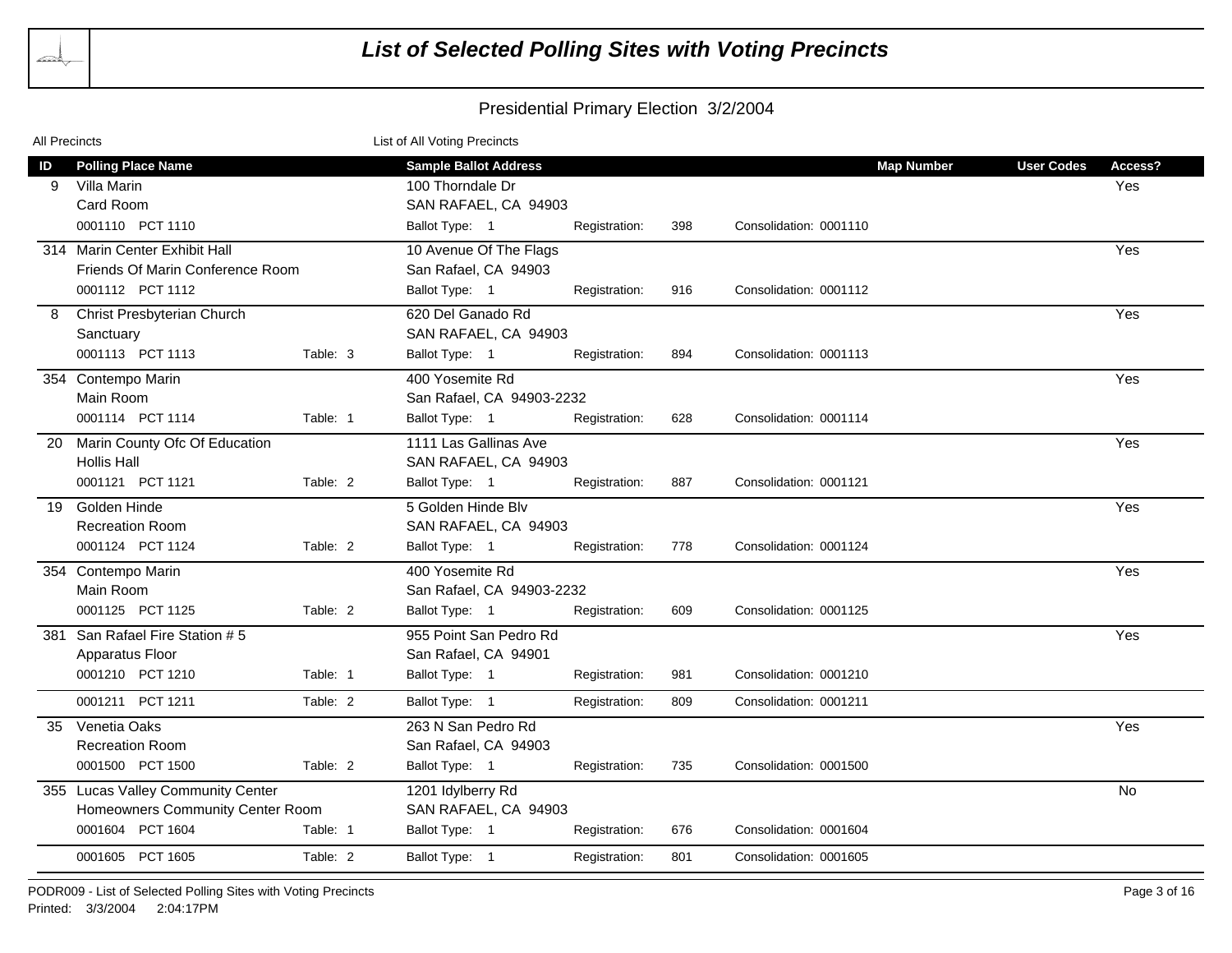| <b>All Precincts</b> |                                                                                           |          | List of All Voting Precincts                                              |               |     |                                           |                                     |
|----------------------|-------------------------------------------------------------------------------------------|----------|---------------------------------------------------------------------------|---------------|-----|-------------------------------------------|-------------------------------------|
| ID                   | <b>Polling Place Name</b><br>356 Cape Marin<br>Club House                                 |          | <b>Sample Ballot Address</b><br>Laderman Lane<br>Greenbrae, CA 94904-2482 |               |     | <b>Map Number</b>                         | <b>User Codes</b><br>Access?<br>Yes |
|                      | 0002001 C-2001                                                                            | Table: 1 | Ballot Type: 3                                                            | Registration: | 634 | Consolidation: 0002104A 0002104B          |                                     |
|                      | 196 Redwoods Presbyterian Church<br>Fellowship Hall<br>0002003 C-2003                     |          | 110 Magnolia Ave<br>LARKSPUR, CA 94939<br>Ballot Type: 4                  | Registration: | 925 | Consolidation: 0002110 0002111A           | No                                  |
|                      | 372 Masonic Lodge<br>Dining Room                                                          |          | 1122 Magnolia Ave<br>LARKSPUR, CA 94939                                   |               |     |                                           | No.                                 |
|                      | 0002005 C-2005                                                                            | Table: 1 | Ballot Type: 4                                                            | Registration: | 582 | Consolidation: 0002112A 0002112D          |                                     |
|                      | 0002006 C-2006                                                                            | Table: 2 | Ballot Type: 3                                                            | Registration: | 302 | Consolidation: 0002112B 0002112C 0002112E |                                     |
|                      | 383 Methodist Church Of San Rafael<br>Turley Hall-main Bldg Lower Level<br>0002007 C-2007 | Table: 3 | 9 Ross Valley Drive<br>SAN RAFAEL, CA 94901<br>Ballot Type: 4             | Registration: | 769 | Consolidation: 0002200 0002203B           | Yes                                 |
| $55 -$               | <b>Wade Thomas School</b><br>Multipurpose Room                                            |          | Ross At Kensington<br>San Anselmo, CA 94960-2941                          |               |     |                                           | Yes                                 |
|                      | 0002008 C-2008                                                                            | Table: 1 | Ballot Type: 4                                                            | Registration: | 934 | Consolidation: 0002202 0002204B           |                                     |
| 59                   | <b>Prudential California Realty</b><br>Middle Room                                        |          | 1604 Sir Francis Drake Blv<br>SAN ANSELMO, CA 94960                       |               |     |                                           | Yes                                 |
|                      | 0002010 C-2010                                                                            |          | Ballot Type: 4                                                            | Registration: | 901 | Consolidation: 0002208 0002209            |                                     |
|                      | 357 Ross Valley Fire Station #20<br>Engine Room                                           |          | Arroyo & Butterfield Rd<br>San Anselmo, CA 94960-1262                     |               |     |                                           | Yes                                 |
|                      | 0002011 C-2011                                                                            | Table: 1 | Ballot Type: 4                                                            | Registration: | 980 | Consolidation: 0002210 0002211            |                                     |
|                      | 0002012 C-2012                                                                            | Table: 2 | Ballot Type: 4                                                            | Registration: | 970 | Consolidation: 0002212 0002213            |                                     |
|                      | 73 Ross School<br><b>Front Hall</b><br>0002014 C-2014                                     | Table: 1 | Lagunitas Rd<br>Ross, CA 94957<br>Ballot Type: 7                          | Registration: | 791 | Consolidation: 0002400B 0002401           | Yes                                 |
|                      | 75 Anthony Bacich School<br>Library                                                       |          | 25 Mcallister Ave<br>KENTFIELD, CA 94904                                  |               |     |                                           | Yes                                 |
|                      | 0002015 C-2015                                                                            |          | Ballot Type: 3                                                            | Registration: | 679 | Consolidation: 0002500A 0002500B 0002501  |                                     |
|                      | 77 Kentfield Fire Station<br>Engine Room<br>0002017 C-2017                                |          | 1004 Sir Francis Drake Blvd<br>KENTFIELD, CA 94904<br>Ballot Type: 3      |               | 987 | Consolidation: 0002502 0002503            | Yes                                 |
|                      |                                                                                           |          |                                                                           | Registration: |     |                                           |                                     |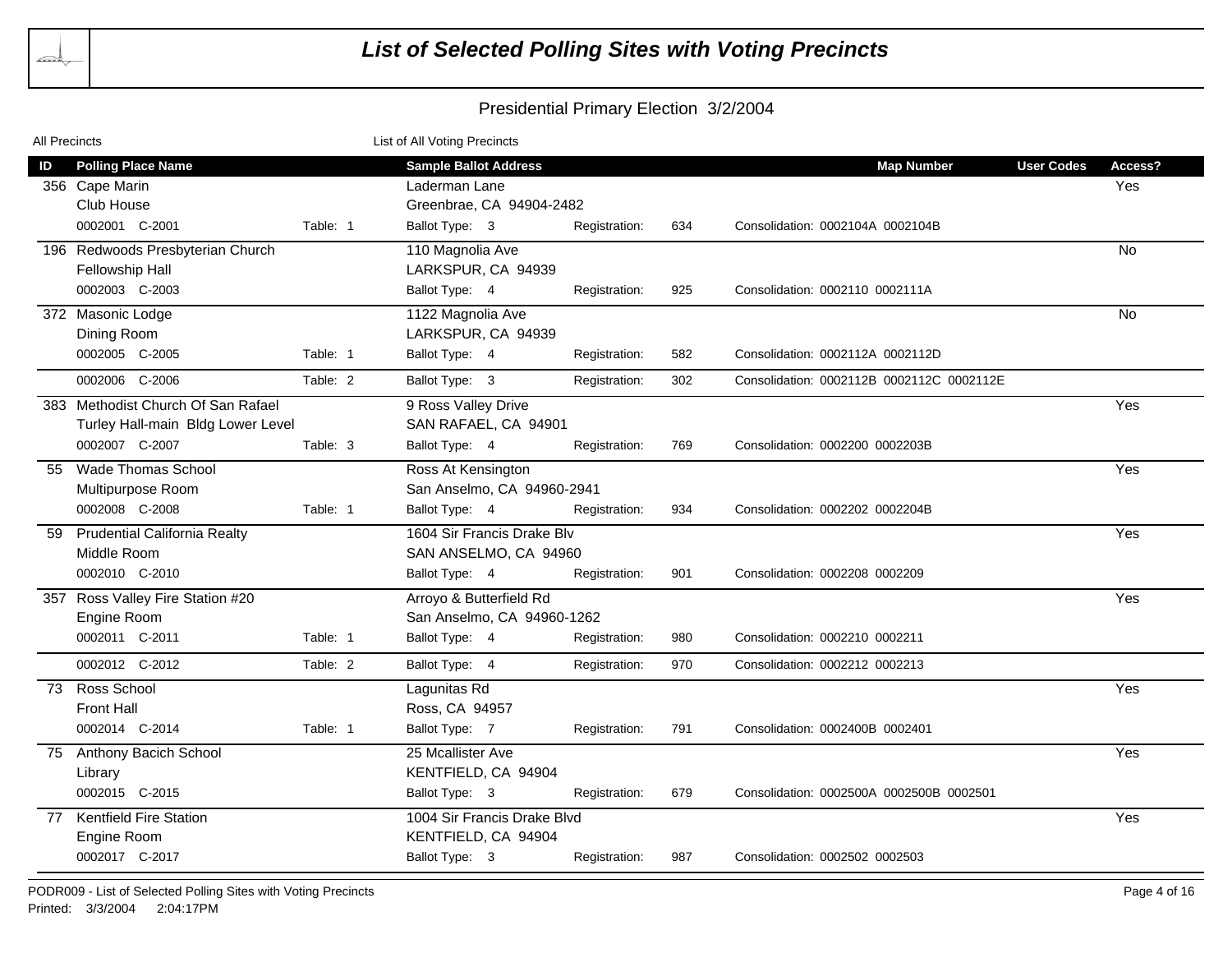| <b>All Precincts</b> |                                                               |          | List of All Voting Precincts                                            |               |       |                                                             |                                    |
|----------------------|---------------------------------------------------------------|----------|-------------------------------------------------------------------------|---------------|-------|-------------------------------------------------------------|------------------------------------|
| ID                   | <b>Polling Place Name</b><br>372 Masonic Lodge<br>Dining Room |          | <b>Sample Ballot Address</b><br>1122 Magnolia Ave<br>LARKSPUR, CA 94939 |               |       | <b>Map Number</b>                                           | <b>User Codes</b><br>Access?<br>No |
|                      | 0002018 C-2018                                                | Table: 3 | Ballot Type: 3                                                          | Registration: | 707   | Consolidation: 0002505A 0002505B 0002505F 0002506A 0002506C |                                    |
| 97                   | <b>Carpenters Union Hall</b><br>Large Hall                    |          | 647 Lindaro St<br>San Rafael, CA 94901-3960                             |               |       |                                                             | Yes                                |
|                      | 0002025 C-2025                                                | Table: 1 | Ballot Type: 5                                                          | Registration: | 872   | Consolidation: 0002903B 0002903D 0002906                    |                                    |
|                      | 0002026 C-2026                                                | Table: 2 | Ballot Type: 5                                                          | Registration: | 885   | Consolidation: 0002904B 0002905                             |                                    |
| 260                  | The Tamalpais<br>Auditorium                                   |          | 501 Via Casitas<br>GREENBRAE, CA 94904                                  |               |       |                                                             | Yes                                |
|                      | 0002101 PCT 2101                                              |          | Ballot Type: 3                                                          | Registration: | 1,003 | Consolidation: 0002101                                      |                                    |
|                      | 274 St Sebastian's Church<br>Parish Hall                      |          | 373 Bon Air Rd<br>KENTFIELD, CA 94904                                   |               |       |                                                             | Yes                                |
|                      | 0002102 PCT 2102                                              | Table: 1 | Ballot Type: 3                                                          | Registration: | 821   | Consolidation: 0002102                                      |                                    |
|                      | 356 Cape Marin<br>Club House                                  |          | Laderman Lane<br>Greenbrae, CA 94904-2482                               |               |       |                                                             | Yes                                |
|                      | 0002103 PCT 2103                                              | Table: 2 | Ballot Type: 3                                                          | Registration: | 562   | Consolidation: 0002103                                      |                                    |
|                      | 193 Hall Middle School<br>Music Room                          |          | 200 Doherty Dr<br>Larkspur, CA 94939-1532                               |               |       |                                                             | Yes                                |
|                      | 0002107 PCT 2107                                              | Table: 1 | Ballot Type: 4                                                          | Registration: | 475   | Consolidation: 0002107                                      |                                    |
|                      | 194 St Patrick's Church<br><b>Healy Hall</b>                  |          | Magnolia & King Streets<br>Larkspur, CA 94939-1943                      |               |       |                                                             | No                                 |
|                      | 0002108 PCT 2108                                              | Table: 1 | Ballot Type: 4                                                          | Registration: | 804   | Consolidation: 0002108                                      |                                    |
|                      | 0002109 PCT 2109                                              | Table: 2 | Ballot Type: 4                                                          | Registration: | 562   | Consolidation: 0002109                                      |                                    |
| 55                   | <b>Wade Thomas School</b><br>Multipurpose Room                |          | Ross At Kensington<br>San Anselmo, CA 94960-2941                        |               |       |                                                             | Yes                                |
|                      | 0002201 PCT 2201                                              | Table: 2 | Ballot Type: 4                                                          | Registration: | 549   | Consolidation: 0002201                                      |                                    |
| 83                   | American Legion Hall<br>(Log Cabin)                           |          | 20 Veterans Way<br>SAN ANSELMO, CA 94960                                |               |       |                                                             | Yes                                |
|                      | 0002205 PCT 2205                                              | Table: 1 | Ballot Type: 4                                                          | Registration: | 976   | Consolidation: 0002205                                      |                                    |
|                      | 0002206 PCT 2206                                              | Table: 2 | Ballot Type: 4                                                          | Registration: | 913   | Consolidation: 0002206                                      |                                    |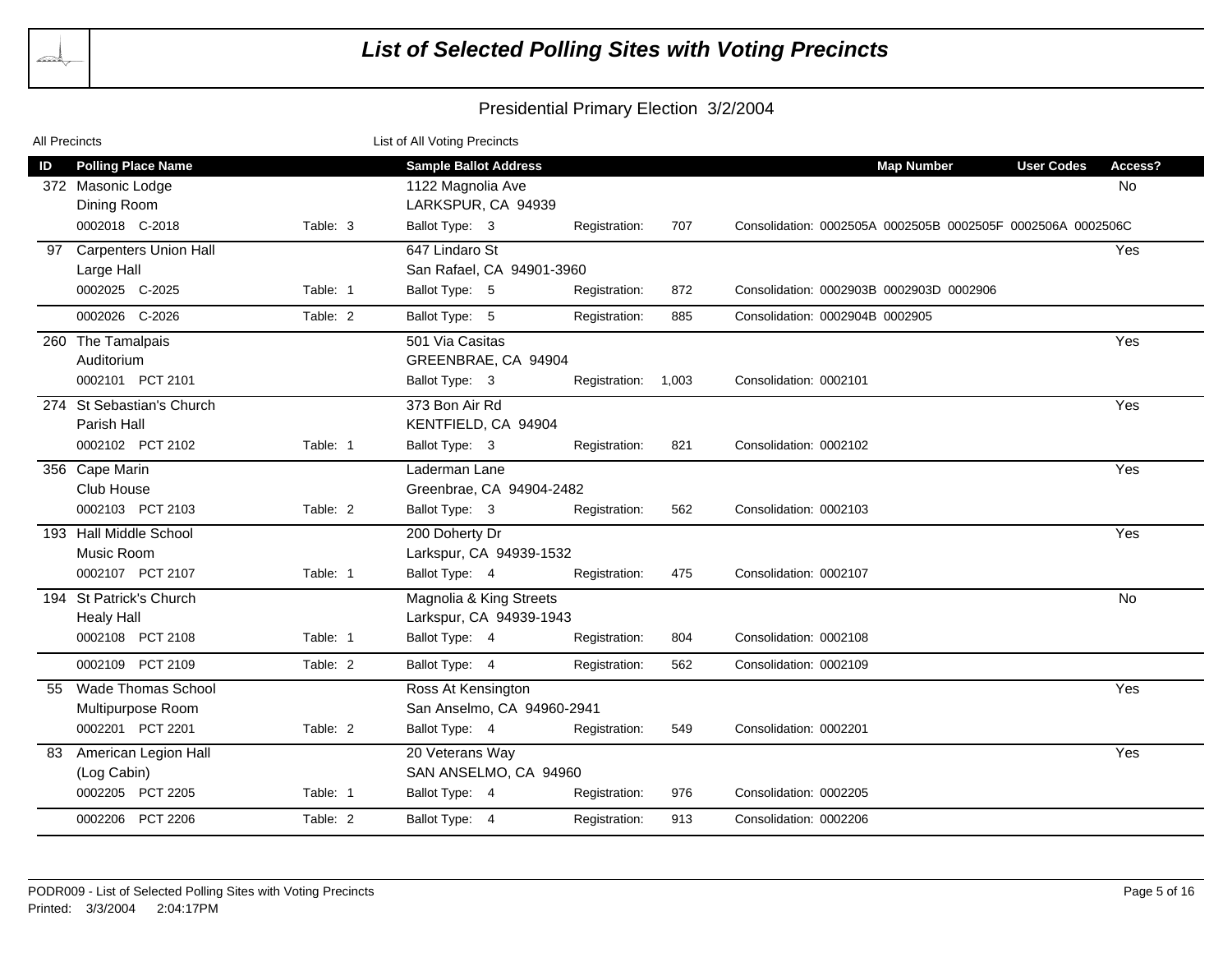| All Precincts |                                                                                              |          | List of All Voting Precincts                                                                   |               |     |                        |                   |                                     |
|---------------|----------------------------------------------------------------------------------------------|----------|------------------------------------------------------------------------------------------------|---------------|-----|------------------------|-------------------|-------------------------------------|
| ID<br>58      | <b>Polling Place Name</b><br>Ross Valley Fire Station #19<br>Engine Room<br>0002207 PCT 2207 |          | <b>Sample Ballot Address</b><br>777 San Anselmo Ave<br>SAN ANSELMO, CA 94960<br>Ballot Type: 4 | Registration: | 875 | Consolidation: 0002207 | <b>Map Number</b> | <b>User Codes</b><br>Access?<br>Yes |
|               | 267 Fairfax Women's Club                                                                     |          | 46 Park Rd                                                                                     |               |     |                        |                   |                                     |
|               | Main Room                                                                                    |          | FAIRFAX, CA 94930                                                                              |               |     |                        |                   | Yes                                 |
|               | 0002301 PCT 2301                                                                             | Table: 1 | Ballot Type: 4                                                                                 | Registration: | 795 | Consolidation: 0002301 |                   |                                     |
|               | 0002302 PCT 2302                                                                             | Table: 2 | Ballot Type: 4                                                                                 | Registration: | 834 | Consolidation: 0002302 |                   |                                     |
| 66            | <b>Fairfax Fire Station</b><br>Engine Room<br>0002303 PCT 2303                               |          | Corner Bolinas & Park<br>FAIRFAX, CA 94930<br>Ballot Type: 4                                   | Registration: | 809 | Consolidation: 0002303 |                   | Yes                                 |
|               |                                                                                              |          |                                                                                                |               |     |                        |                   |                                     |
|               | 268 Fairfax Regional Library<br><b>Meeting Room</b>                                          |          | 2097 Sir Francis Drake Blyd<br>Fairfax, CA 94930-1115                                          |               |     |                        |                   | Yes                                 |
|               | 0002304 PCT 2304                                                                             |          | Ballot Type: 4                                                                                 | Registration: | 981 | Consolidation: 0002304 |                   |                                     |
|               | 334 Bennett House<br><b>Community Room/first Floor</b>                                       |          | Claus Dr & Taylor Dr<br>FAIRFAX, CA 94930                                                      |               |     |                        |                   | Yes                                 |
|               | 0002305 PCT 2305                                                                             |          | Ballot Type: 4                                                                                 | Registration: | 810 | Consolidation: 0002305 |                   |                                     |
| 68            | Manor School<br>Multi-purpose Room                                                           |          | 150 Oak Manor Dr<br>FAIRFAX, CA 94930                                                          |               |     |                        |                   | <b>No</b>                           |
|               | 0002306 PCT 2306                                                                             | Table: 1 | Ballot Type: 4                                                                                 | Registration: | 740 | Consolidation: 0002306 |                   |                                     |
| 73            | Ross School<br><b>Front Hall</b>                                                             |          | Lagunitas Rd<br>Ross, CA 94957                                                                 |               |     |                        |                   | Yes                                 |
|               | 0002402 PCT 2402                                                                             | Table: 2 | Ballot Type: 7                                                                                 | Registration: | 811 | Consolidation: 0002402 |                   |                                     |
|               | 372 Masonic Lodge<br>Dining Room                                                             |          | 1122 Magnolia Ave<br>LARKSPUR, CA 94939                                                        |               |     |                        |                   | <b>No</b>                           |
|               | 0002504 PCT 2504                                                                             | Table: 4 | Ballot Type: 3                                                                                 | Registration: | 476 | Consolidation: 0002504 |                   |                                     |
|               | 247 Sleepy Hollow Homes Association<br>Main Room With Fireplace                              |          | 1317 Butterfield Rd<br>San Anselmo, CA 94960-1055                                              |               |     |                        |                   | Yes                                 |
|               | 0002600 PCT 2600                                                                             | Table: 1 | Ballot Type: 4                                                                                 | Registration: | 622 | Consolidation: 0002600 |                   |                                     |
| 81            | Sleepy Hollow Presbyterian Church<br>Downstairs Room                                         |          | 100 Tarry Rd<br>San Anselmo, CA 94960-1066                                                     |               |     |                        |                   | Yes                                 |
|               | 0002601 PCT 2601                                                                             |          | Ballot Type: 4                                                                                 | Registration: | 518 | Consolidation: 0002601 |                   |                                     |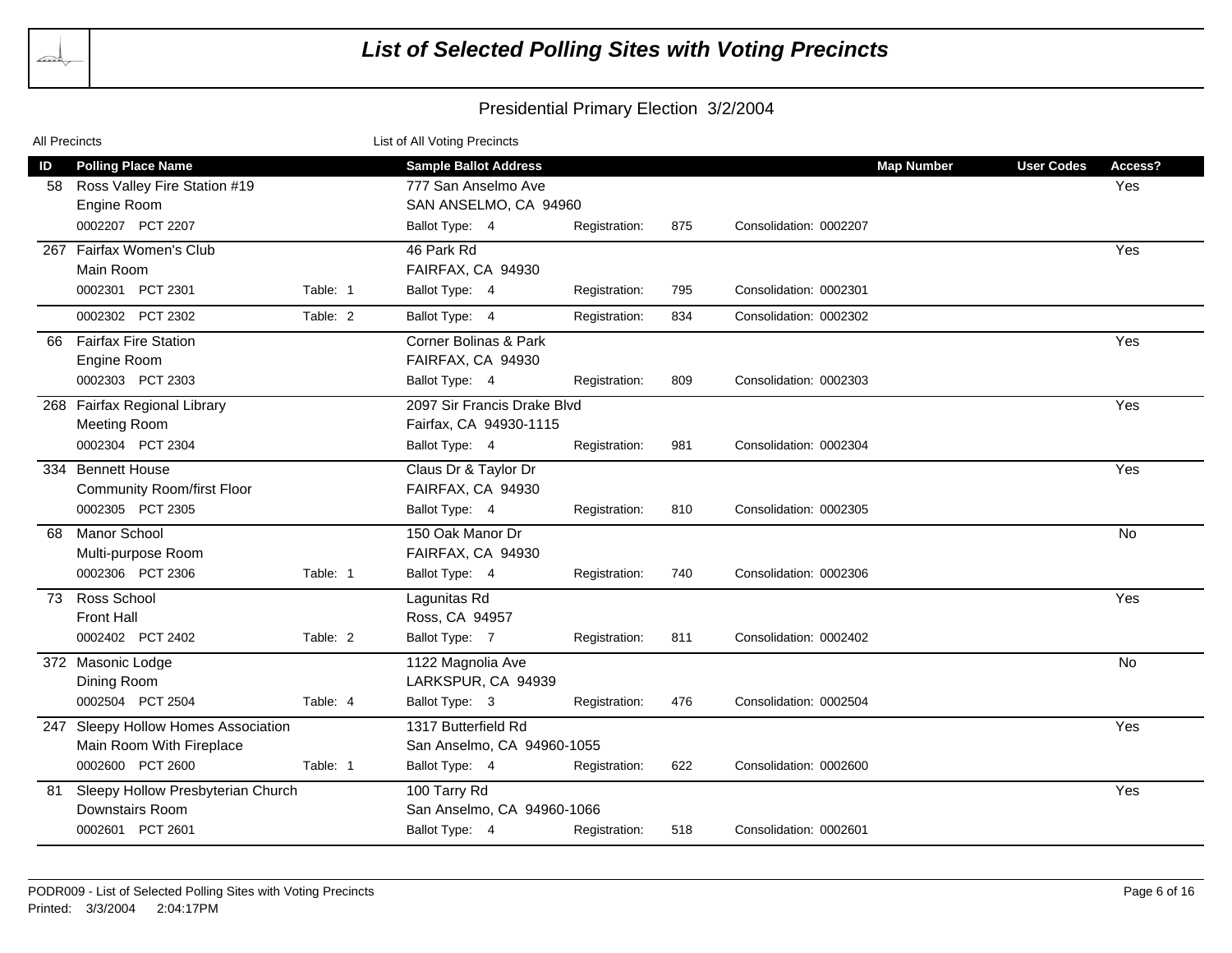| All Precincts |                                                                                                                  |          | List of All Voting Precincts                                                                        |                     |     |                                             |                                     |  |
|---------------|------------------------------------------------------------------------------------------------------------------|----------|-----------------------------------------------------------------------------------------------------|---------------------|-----|---------------------------------------------|-------------------------------------|--|
| ID            | <b>Polling Place Name</b><br>247 Sleepy Hollow Homes Association<br>Main Room With Fireplace<br>0002602 PCT 2602 | Table: 2 | <b>Sample Ballot Address</b><br>1317 Butterfield Rd<br>San Anselmo, CA 94960-1055<br>Ballot Type: 4 | Registration:       | 460 | <b>Map Number</b><br>Consolidation: 0002602 | <b>User Codes</b><br>Access?<br>Yes |  |
| 68            | <b>Manor School</b><br>Multi-purpose Room<br>0002701 PCT 2701                                                    | Table: 2 | 150 Oak Manor Dr<br>FAIRFAX, CA 94930<br>Ballot Type: 4                                             | Registration:       | 572 | Consolidation: 0002701                      | <b>No</b>                           |  |
|               | 274 St Sebastian's Church<br>Parish Hall<br>0002800 PCT 2800                                                     | Table: 2 | 373 Bon Air Rd<br>KENTFIELD, CA 94904<br>Ballot Type: 3                                             | Registration:       | 593 | Consolidation: 0002800                      | Yes                                 |  |
|               | 0002801 PCT 2801                                                                                                 | Table: 3 | Ballot Type: 3                                                                                      | Registration:       | 439 | Consolidation: 0002801                      |                                     |  |
|               | 359 San Rafael Community Center<br>Lounge<br>0002902 PCT 2902                                                    | Table: 1 | 618 B St<br>SAN RAFAEL, CA 94901<br>Ballot Type: 5                                                  | Registration:       | 571 | Consolidation: 0002902                      | Yes                                 |  |
|               | First Presbyterian Church<br>Canoles Hall (enter Mission Ave)<br>0002907 PCT 2907                                | Table: 2 | 1510 5th Ave<br>San Rafael, CA 94901<br>Ballot Type: 5                                              | Registration:       | 714 | Consolidation: 0002907                      | Yes                                 |  |
| 359           | San Rafael Community Center<br>Lounge<br>0002908 PCT 2908                                                        | Table: 2 | 618 B St<br>SAN RAFAEL, CA 94901<br>Ballot Type: 5                                                  | Registration:       | 697 | Consolidation: 0002908                      | Yes                                 |  |
|               | 100 Sausalito Woman's Club<br>Main Hall<br>0003001 C-3001                                                        |          | 120 Central Ave<br>Sausalito, CA 94965<br>Ballot Type: 9                                            | Registration:       | 898 | Consolidation: 0003100 0003101              | <b>No</b>                           |  |
| 101           | Star Of Sea Catholic Church<br>Parish Hall<br>0003002 C-3002                                                     | Table: 1 | 180 Harrison Ave<br>SAUSALITO, CA 94965<br>Ballot Type: 9                                           | Registration:       | 912 | Consolidation: 0003102 0003103              | Yes                                 |  |
|               | 310 Sewerage Agency Of So Marin<br>Conference Room<br>0003003 C-3003                                             |          | 450 Sycamore Ave<br>Mill Valley, CA 94941-2232<br>Ballot Type: 9                                    | Registration:       | 973 | Consolidation: 0003202 0003203              | Yes                                 |  |
|               | 114 Episcopal Church Of Our Savior<br>Lovell Entrance - Fireside Room<br>0003004 C-3004                          |          | 10 Old Mill St<br>MILL VALLEY, CA 94941<br>Ballot Type: 9                                           | Registration: 1,014 |     | Consolidation: 0003205 0003206              | Yes                                 |  |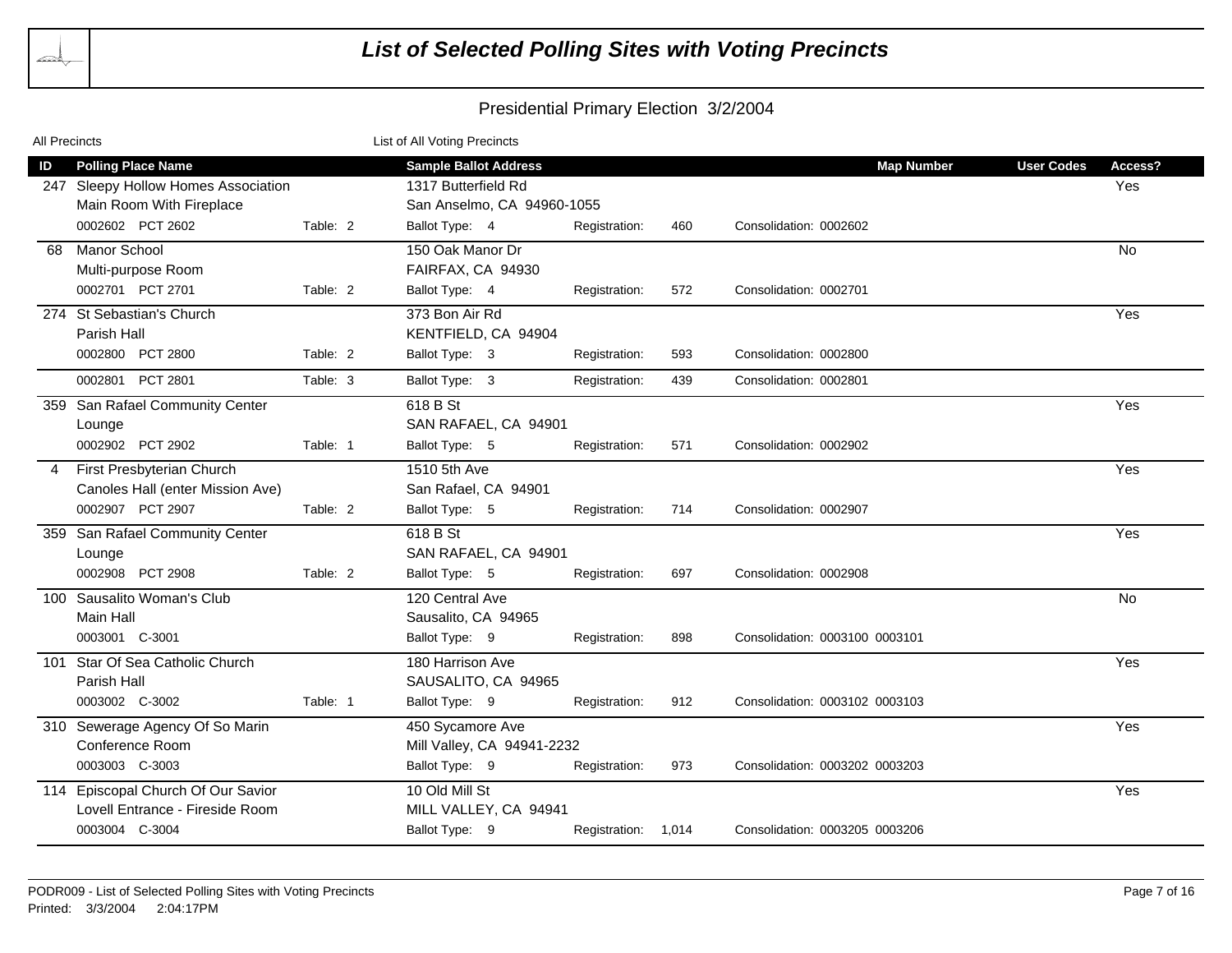| All Precincts |                                                               |          | List of All Voting Precincts                         |               |     |                                                                                 |                   |                |
|---------------|---------------------------------------------------------------|----------|------------------------------------------------------|---------------|-----|---------------------------------------------------------------------------------|-------------------|----------------|
| ID            | <b>Polling Place Name</b><br>278 Our Lady Of Mt Carmel Church |          | <b>Sample Ballot Address</b><br>3 Oakdale Ave        |               |     | <b>Map Number</b>                                                               | <b>User Codes</b> | Access?<br>Yes |
|               | O Brien Hall (use Church Park Lot)<br>0003005 C-3005          | Table: 1 | MILL VALLEY, CA 94941<br>Ballot Type: 9              | Registration: | 998 | Consolidation: 0003208 0003210                                                  |                   |                |
|               | 280 Park School<br>Auditorium                                 |          | 360 E. Blithedale Ave<br>Mill Valley, CA 94941-2140  |               |     |                                                                                 |                   | Yes            |
|               | 0003006 C-3006                                                | Table: 1 | Ballot Type: 9                                       | Registration: | 902 | Consolidation: 0003211 0003214                                                  |                   |                |
|               | 0003007 C-3007                                                | Table: 2 | Ballot Type: 9                                       | Registration: | 895 | Consolidation: 0003212 0003213                                                  |                   |                |
|               | 396 Mill Valley Community Ctr<br><b>Forest Room</b>           |          | 180 Camino Alto<br>Mill Valley, CA 94941-4603        |               |     |                                                                                 |                   | Yes            |
|               | 0003008 C-3008                                                | Table: 1 | Ballot Type: 9                                       | Registration: | 996 | Consolidation: 0003215 0003217                                                  |                   |                |
|               | 342 Tam Valley Community Ctr<br>Main Auditorium Hall          |          | 203 Marin Ave<br>Mill Valley, CA 94941-4068          |               |     |                                                                                 |                   | Yes            |
|               | 0003009 C-3009                                                | Table: 1 | Ballot Type: 9                                       | Registration: | 845 | Consolidation: 0003500 0003506                                                  |                   |                |
|               | 112 Almonte Improvement Club<br>Large Hall                    |          | Almonte & Wisteria Way<br>Mill Valley, CA 94941-4138 |               |     |                                                                                 |                   | <b>No</b>      |
|               | 0003010 C-3010                                                | Table: 1 | Ballot Type: 9                                       | Registration: | 774 | Consolidation: 0003501 0003508                                                  |                   |                |
|               | 0003011 C-3011                                                | Table: 2 | Ballot Type: 9                                       | Registration: | 884 | Consolidation: 0003504 0003505                                                  |                   |                |
|               | 153 Strawberry Shores Office<br><b>Recreation Room</b>        |          | 111 Seminary Dr.<br>MILL VALLEY, CA 94941            |               |     |                                                                                 |                   | Yes            |
|               | 0003012 C-3012                                                |          | Ballot Type: 9                                       | Registration: | 929 | Consolidation: 0003700A 0003700B 0003700C 0003700D 0003700F 0003700G<br>0003706 |                   |                |
|               | 311 So Marin Fire Protection Dist<br><b>Training Room</b>     |          | 308 Reed Blvd<br>MILL VALLEY, CA 94941               |               |     |                                                                                 |                   | Yes            |
|               | 0003014 C-3014                                                |          | Ballot Type: 9                                       | Registration: | 806 | Consolidation: 0003701 0003703A 0003703B 0003703C 0003703F                      |                   |                |
|               | 123 Shepherd Of Hills Lutheran Church<br><b>Narthex</b>       |          | 9 Shepherd Way<br>TIBURON, CA 94920                  |               |     |                                                                                 |                   | Yes            |
|               | 0003016 C-3016                                                | Table: 1 | Ballot Type: 9                                       | Registration: | 677 | Consolidation: 0003800 0003801                                                  |                   |                |
|               | 101 Star Of Sea Catholic Church<br>Parish Hall                |          | 180 Harrison Ave<br>SAUSALITO, CA 94965              |               |     |                                                                                 |                   | Yes            |
|               | 0003104 PCT 3104                                              | Table: 2 | Ballot Type: 9                                       | Registration: | 780 | Consolidation: 0003104                                                          |                   |                |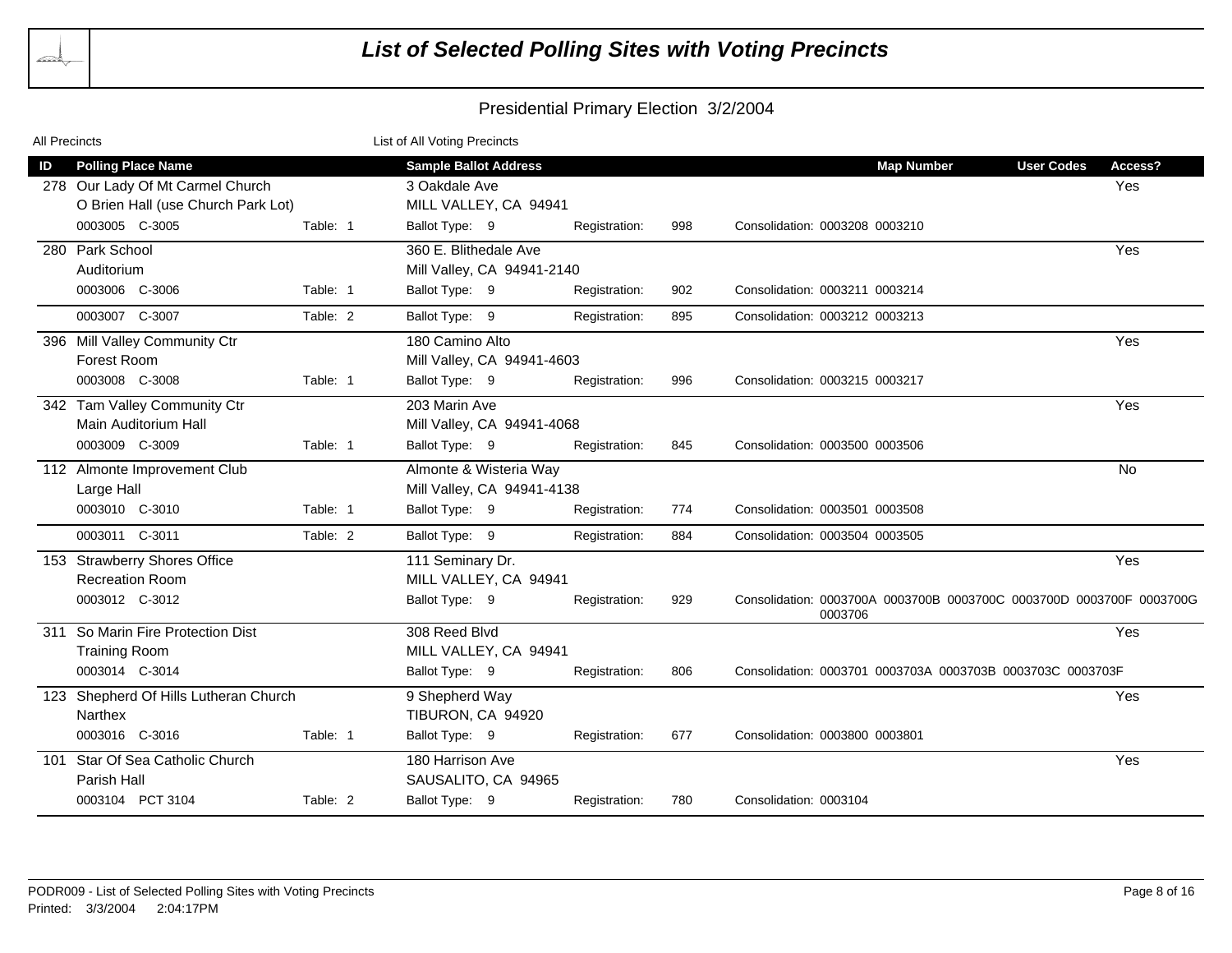| All Precincts |                                                      |          | List of All Voting Precincts                     |               |     |                        |                   |                   |                |
|---------------|------------------------------------------------------|----------|--------------------------------------------------|---------------|-----|------------------------|-------------------|-------------------|----------------|
| ID            | <b>Polling Place Name</b><br>387 Sausalito City Hall |          | <b>Sample Ballot Address</b><br>420 Litho Street |               |     |                        | <b>Map Number</b> | <b>User Codes</b> | Access?<br>Yes |
|               | <b>Council Chambers</b>                              |          | SAUSALITO, CA 94965                              |               |     |                        |                   |                   |                |
|               | 0003105 PCT 3105                                     | Table: 1 | Ballot Type: 9                                   | Registration: | 797 | Consolidation: 0003105 |                   |                   |                |
|               | 0003106 PCT 3106                                     | Table: 2 | Ballot Type: 9                                   | Registration: | 782 | Consolidation: 0003106 |                   |                   |                |
|               | 0003107 PCT 3107                                     | Table: 3 | Ballot Type: 9                                   | Registration: | 775 | Consolidation: 0003107 |                   |                   |                |
|               | 396 Mill Valley Community Ctr                        |          | 180 Camino Alto                                  |               |     |                        |                   |                   | Yes            |
|               | Forest Room                                          |          | Mill Valley, CA 94941-4603                       |               |     |                        |                   |                   |                |
|               | 0003201 PCT 3201                                     | Table: 2 | Ballot Type: 9                                   | Registration: | 577 | Consolidation: 0003201 |                   |                   |                |
|               | 308 Mill Valley City Hall                            |          | 26 Corte Madera Ave                              |               |     |                        |                   |                   | Yes            |
|               | 2nd Floor Conference Room                            |          | MILL VALLEY, CA 94941                            |               |     |                        |                   |                   |                |
|               | 0003204 PCT 3204                                     |          | Ballot Type: 9                                   | Registration: | 817 | Consolidation: 0003204 |                   |                   |                |
|               | 278 Our Lady Of Mt Carmel Church                     |          | 3 Oakdale Ave                                    |               |     |                        |                   |                   | Yes            |
|               | O Brien Hall (use Church Park Lot)                   |          | MILL VALLEY, CA 94941                            |               |     |                        |                   |                   |                |
|               | 0003207 PCT 3207                                     | Table: 2 | Ballot Type: 9                                   | Registration: | 917 | Consolidation: 0003207 |                   |                   |                |
|               | 396 Mill Valley Community Ctr                        |          | 180 Camino Alto                                  |               |     |                        |                   |                   | Yes            |
|               | Forest Room                                          |          | Mill Valley, CA 94941-4603                       |               |     |                        |                   |                   |                |
|               | 0003209 PCT 3209                                     | Table: 3 | Ballot Type: 9                                   | Registration: | 448 | Consolidation: 0003209 |                   |                   |                |
|               | 121 The Redwoods                                     |          | 40 Camino Alto                                   |               |     |                        |                   |                   | Yes            |
|               | Auditorium                                           |          | MILL VALLEY, CA 94941                            |               |     |                        |                   |                   |                |
|               | 0003216 PCT 3216                                     |          | Ballot Type: 9                                   | Registration: | 481 | Consolidation: 0003216 |                   |                   |                |
|               | 123 Shepherd Of Hills Lutheran Church                |          | 9 Shepherd Way                                   |               |     |                        |                   |                   | Yes            |
|               | Narthex                                              |          | TIBURON, CA 94920                                |               |     |                        |                   |                   |                |
|               | 0003301 PCT 3301                                     | Table: 2 | Ballot Type: 9                                   | Registration: | 814 | Consolidation: 0003301 |                   |                   |                |
|               | 124 Del Mar School                                   |          | 105 Avenida Miraflores                           |               |     |                        |                   |                   | Yes            |
|               | Library                                              |          | Tiburon, CA 94920                                |               |     |                        |                   |                   |                |
|               | 0003302 PCT 3302                                     |          | Ballot Type: 9                                   | Registration: | 978 | Consolidation: 0003302 |                   |                   |                |
|               | 122 Tiburon Baptist Church                           |          | 445 Greenwood Beach Rd                           |               |     |                        |                   |                   | Yes            |
|               | Conference Room                                      |          | TIBURON, CA 94920                                |               |     |                        |                   |                   |                |
|               | 0003303 PCT 3303                                     | Table: 1 | Ballot Type: 9                                   | Registration: | 585 | Consolidation: 0003303 |                   |                   |                |
|               | 335 Tiburon Town Hall                                |          | 1505 Tiburon Blvd                                |               |     |                        |                   |                   | Yes            |
|               | <b>Council Chambers</b>                              |          | Tiburon, CA 94920                                |               |     |                        |                   |                   |                |
|               | 0003304 PCT 3304                                     | Table: 1 | Ballot Type: 9                                   | Registration: | 846 | Consolidation: 0003304 |                   |                   |                |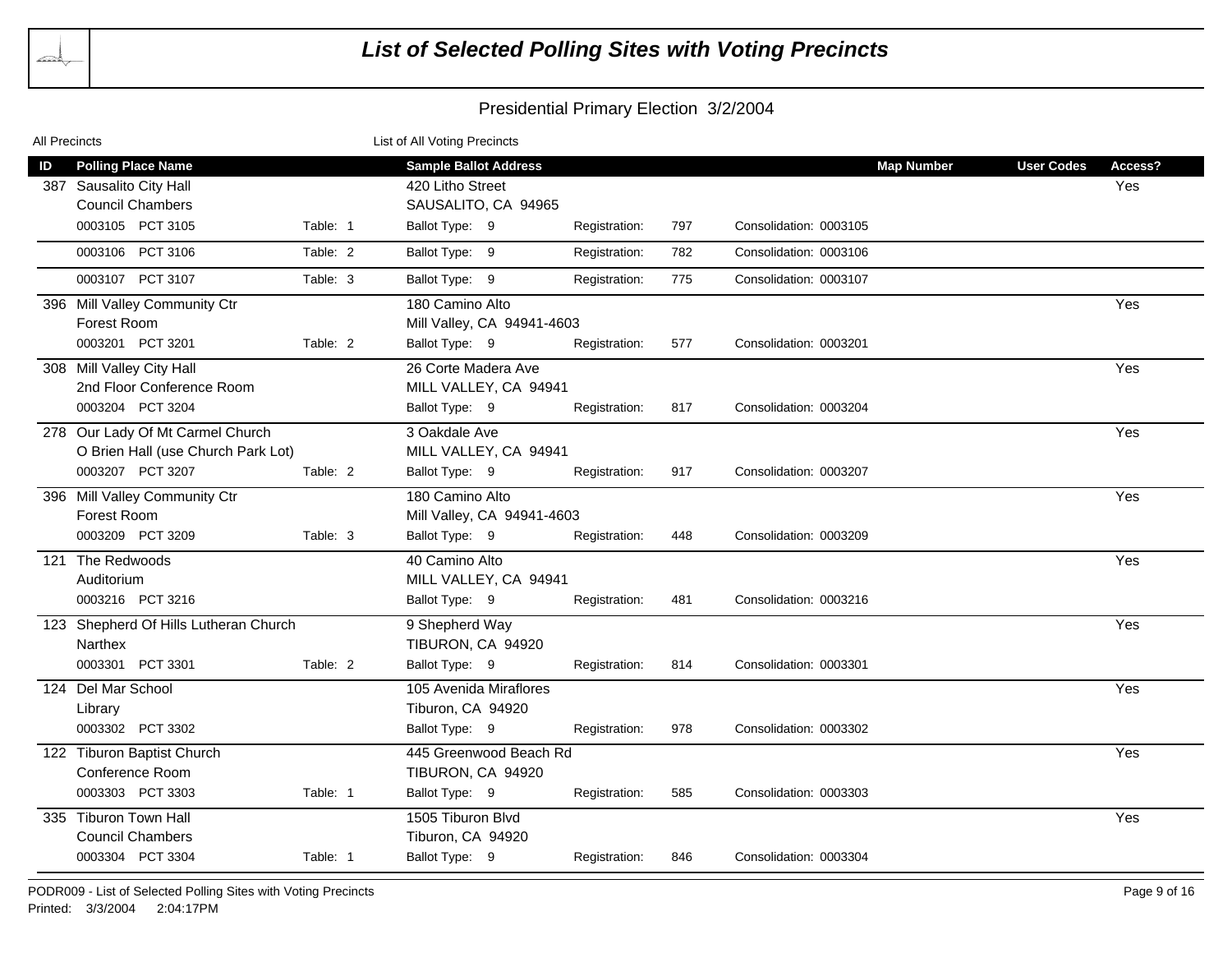| All Precincts                                                                | List of All Voting Precincts                           |                     |     |                                |                   |           |
|------------------------------------------------------------------------------|--------------------------------------------------------|---------------------|-----|--------------------------------|-------------------|-----------|
| <b>Polling Place Name</b><br>ID                                              | <b>Sample Ballot Address</b>                           |                     |     | <b>Map Number</b>              | <b>User Codes</b> | Access?   |
| 0003305 PCT 3305<br>Table: 2                                                 | Ballot Type: 9                                         | Registration:       | 782 | Consolidation: 0003305         |                   |           |
| PCT 3306<br>0003306<br>Table: 3                                              | Ballot Type: 9                                         | Registration:       | 585 | Consolidation: 0003306         |                   |           |
| 129 Bel Aire School<br>Multi-purpose Room                                    | 277 Karen Way<br>TIBURON, CA 94920                     |                     |     |                                |                   | Yes       |
| 0003307 PCT 3307                                                             | Ballot Type: 9                                         | Registration: 1,012 |     | Consolidation: 0003307         |                   |           |
| 133 Belvedere City Hall<br><b>Community Room Lower Level</b>                 | Laurel & San Rafael Ave<br>Belvedere, CA 94920         |                     |     |                                |                   | Yes       |
| 0003401 PCT 3401<br>Table: 1                                                 | Ballot Type: 10                                        | Registration:       | 735 | Consolidation: 0003401         |                   |           |
| 0003402 PCT 3402<br>Table: 2                                                 | Ballot Type: 10                                        | Registration:       | 736 | Consolidation: 0003402         |                   |           |
| 342 Tam Valley Community Ctr<br>Main Auditorium Hall                         | 203 Marin Ave<br>Mill Valley, CA 94941-4068            |                     |     |                                |                   | Yes       |
| 0003502 PCT 3502<br>Table: 2                                                 | Ballot Type: 9                                         | Registration:       | 787 | Consolidation: 0003502         |                   |           |
| 0003503<br>PCT 3503<br>Table: 3                                              | Ballot Type: 9                                         | Registration:       | 856 | Consolidation: 0003503         |                   |           |
| 0003507 PCT 3507<br>Table: 4                                                 | Ballot Type: 9                                         | Registration:       | 743 | Consolidation: 0003507         |                   |           |
| 364 Marin Community Services Dist<br>Rec Center-Manzanita Lounge             | 630 Drake Ave<br>MARIN CITY, CA 94965                  |                     |     |                                |                   | <b>No</b> |
| 0003600 PCT 3600<br>Table: 1                                                 | Ballot Type: 9                                         | Registration:       | 761 | Consolidation: 0003600         |                   |           |
| PCT 3601<br>0003601<br>Table: 2                                              | Ballot Type: 9                                         | Registration:       | 765 | Consolidation: 0003601         |                   |           |
| 0003602 PCT 3602<br>Table: 3                                                 | Ballot Type: 9                                         | Registration:       | 563 | Consolidation: 0003602         |                   |           |
| 122 Tiburon Baptist Church<br>Conference Room                                | 445 Greenwood Beach Rd<br>TIBURON, CA 94920            |                     |     |                                |                   | Yes       |
| 0003704 PCT 3704<br>Table: 2                                                 | Ballot Type: 9                                         | Registration:       | 681 | Consolidation: 0003704         |                   |           |
| 152 Alto Volunteer Firemen Inc Bldg<br>Main Meeting Room<br>0003705 PCT 3705 | 27 Shell Rd<br>MILL VALLEY, CA 94941<br>Ballot Type: 9 | Registration:       | 423 | Consolidation: 0003705         |                   | Yes       |
| Wild Horse Valley Clubhouse<br>161                                           | 110 Wild Horse Valley Dr                               |                     |     |                                |                   | Yes       |
|                                                                              | NOVATO, CA 94947                                       |                     |     |                                |                   |           |
| 0004003 C-4003                                                               | Ballot Type: 12                                        | Registration:       | 934 | Consolidation: 0004202 0004203 |                   |           |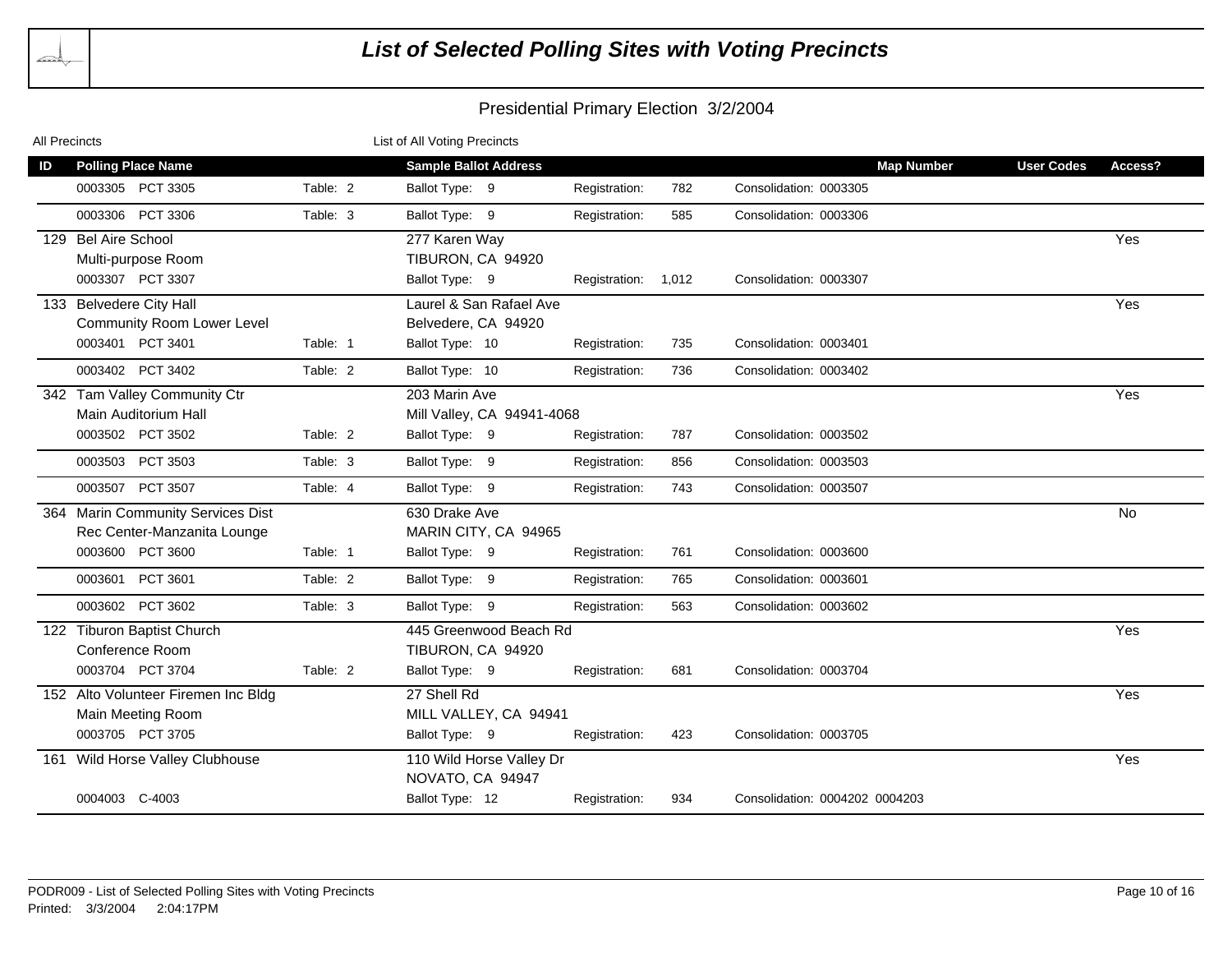| All Precincts |                                     |          | List of All Voting Precincts |               |     |                                                                                  |                   |           |
|---------------|-------------------------------------|----------|------------------------------|---------------|-----|----------------------------------------------------------------------------------|-------------------|-----------|
| ID            | <b>Polling Place Name</b>           |          | <b>Sample Ballot Address</b> |               |     | <b>Map Number</b>                                                                | <b>User Codes</b> | Access?   |
|               | 163 Homestead Valley Community Ctr  |          | 315 Montford Ave             |               |     |                                                                                  |                   | Yes       |
|               | Large Meeting Room                  |          | MILL VALLEY, CA 94941        |               |     |                                                                                  |                   |           |
|               | 0004005 C-4005                      | Table: 1 | Ballot Type: 12              | Registration: | 985 | Consolidation: 0004300 0004303                                                   |                   |           |
|               | 168 Stinson Beach Community Center  |          | 30 Belvedere                 |               |     |                                                                                  |                   | <b>No</b> |
|               | <b>Board Room</b>                   |          | STINSON BEACH, CA 94970      |               |     |                                                                                  |                   |           |
|               | 0004006 C-4006                      |          | Ballot Type: 12              | Registration: | 518 | Consolidation: 0004305A 0004305B 0004305C 0004305D 0004305E                      |                   |           |
|               | 169 Bolinas Community Center        |          | Wharf Rd                     |               |     |                                                                                  |                   | Yes       |
|               | Main Hall                           |          | Bolinas, CA 94924            |               |     |                                                                                  |                   |           |
|               | 0004008 C-4008                      | Table: 1 | Ballot Type: 13              | Registration: | 609 | Consolidation: 0004306A 0004306B 0004306C 0004306D 0004306E 0004306F<br>0004306H |                   |           |
|               | 287 Corte Madera Recreation Center  |          | Tamalpais Dr                 |               |     |                                                                                  |                   | Yes       |
|               | <b>Main Hall</b>                    |          | Corte Madera, CA 94925-1561  |               |     |                                                                                  |                   |           |
|               | 0004010 C-4010                      | Table: 1 | Ballot Type: 12              | Registration: | 788 | Consolidation: 0004700 0004706                                                   |                   |           |
|               | 0004011 C-4011                      | Table: 2 | Ballot Type: 12              | Registration: | 886 | Consolidation: 0004701 0004702                                                   |                   |           |
|               | 0004012 C-4012                      | Table: 3 | Ballot Type: 12              | Registration: | 824 | Consolidation: 0004704 0004705                                                   |                   |           |
|               | 285 Pt. Reyes Fire Station          |          | 4th & B St                   |               |     |                                                                                  |                   | Yes       |
|               | <b>Community Meeting Room</b>       |          | Point Reyes, CA 94956        |               |     |                                                                                  |                   |           |
|               | 0004100 PCT 4100                    | Table: 1 | Ballot Type: 12              | Registration: | 782 | Consolidation: 0004100                                                           |                   |           |
|               | 407 Tomales Regional History Center |          | 26701 State Route 1          |               |     |                                                                                  |                   | Yes       |
|               |                                     |          | Tomales, CA 94971-0262       |               |     |                                                                                  |                   |           |
|               | 0004101 PCT 4101                    |          | Ballot Type: 12              | Registration: | 602 | Consolidation: 0004101                                                           |                   |           |
|               | 285 Pt. Reyes Fire Station          |          | 4th & B St                   |               |     |                                                                                  |                   | Yes       |
|               | <b>Community Meeting Room</b>       |          | Point Reyes, CA 94956        |               |     |                                                                                  |                   |           |
|               | 0004102 PCT 4102                    | Table: 2 | Ballot Type: 12              | Registration: | 457 | Consolidation: 0004102                                                           |                   |           |
|               | 307 Inverness Fire House            |          | 50 Inverness Way             |               |     |                                                                                  |                   | No        |
|               | <b>Meeting Room</b>                 |          | INVERNESS, CA 94937          |               |     |                                                                                  |                   |           |
|               | 0004103 PCT 4103                    |          | Ballot Type: 12              | Registration: | 628 | Consolidation: 0004103                                                           |                   |           |
|               | 158 Farley Residence                |          | 131 Old Rancheria Rd         |               |     |                                                                                  |                   | No        |
|               | Family Room                         |          | Nicasio, CA 94946            |               |     |                                                                                  |                   |           |
|               | 0004200 PCT 4200                    |          | Ballot Type: 12              | Registration: | 406 | Consolidation: 0004200                                                           |                   |           |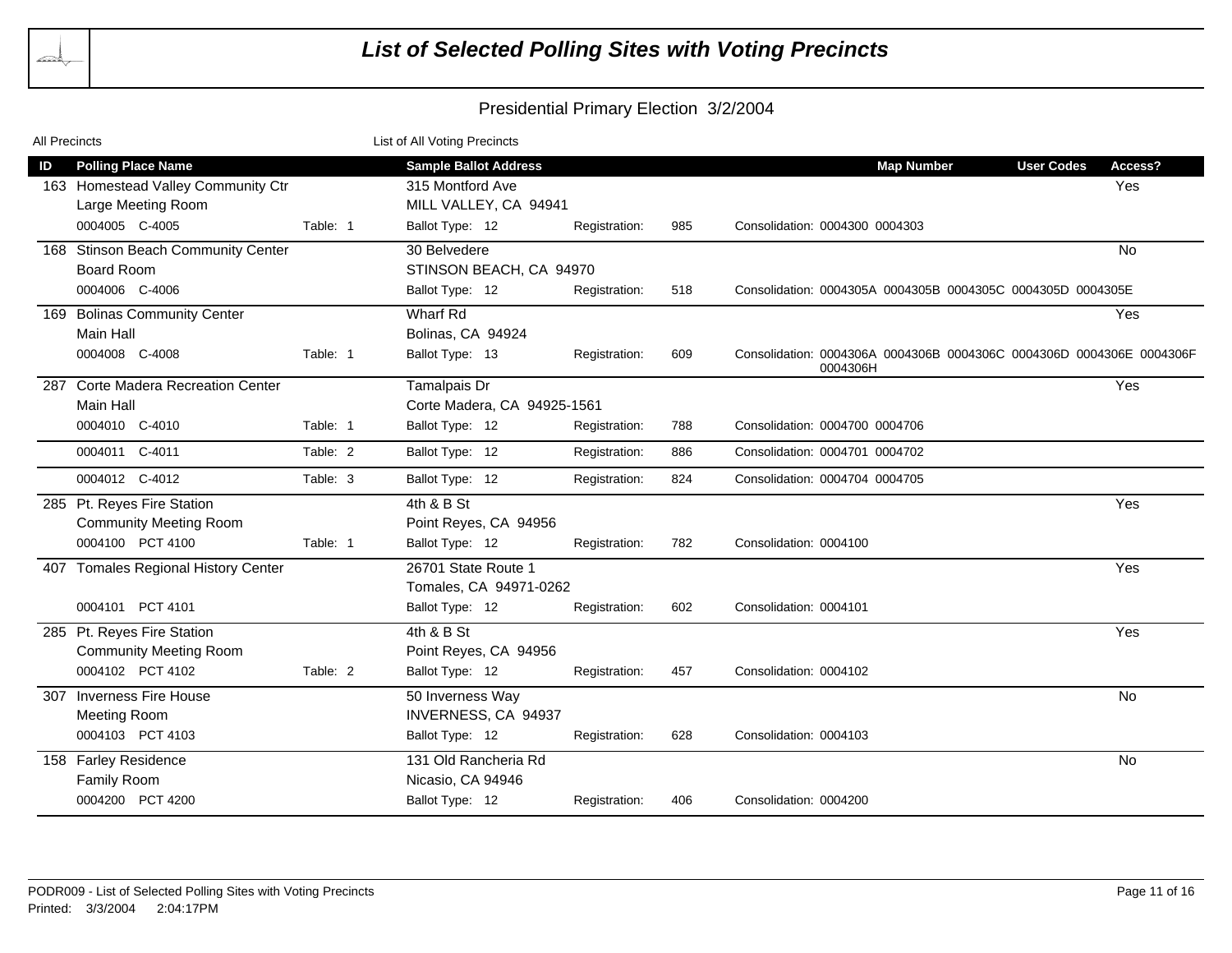| <b>All Precincts</b>                                                                       | List of All Voting Precincts                                                                                   |                                    |
|--------------------------------------------------------------------------------------------|----------------------------------------------------------------------------------------------------------------|------------------------------------|
| <b>Polling Place Name</b><br>ID<br>164 Muir Beach Community Center<br>Main Meeting Room    | <b>Sample Ballot Address</b><br><b>Map Number</b><br>19 Seacape Dr<br>Sausalito, CA 94965                      | <b>User Codes</b><br>Access?<br>No |
| 0004301 PCT 4301<br>165 Alpine Lodge                                                       | Ballot Type: 12<br>Registration:<br>309<br>Consolidation: 0004301<br>730 Panoramic Hwy                         | <b>No</b>                          |
| Social Hall<br>0004302 PCT 4302                                                            | Mill Valley, CA 94941-1707<br>Ballot Type: 12<br>Registration:<br>559<br>Consolidation: 0004302                |                                    |
| 163 Homestead Valley Community Ctr<br>Large Meeting Room<br>0004304 PCT 4304<br>Table: 2   | 315 Montford Ave<br>MILL VALLEY, CA 94941<br>Ballot Type: 12<br>Registration:<br>518<br>Consolidation: 0004304 | Yes                                |
| 169 Bolinas Community Center<br>Main Hall                                                  | Wharf Rd<br>Bolinas, CA 94924                                                                                  | Yes                                |
| 0004307 PCT 4307<br>Table: 2                                                               | Ballot Type: 13<br>459<br>Consolidation: 0004307<br>Registration:                                              |                                    |
| 170 San Geronimo Valley Cultural Center<br>West Room                                       | Sir Francis Drake Blvd<br>San Geronimo, CA 94963                                                               | Yes                                |
| 0004400 PCT 4400<br>Table: 1                                                               | Ballot Type: 12<br>Consolidation: 0004400<br>Registration:<br>752                                              |                                    |
| 0004401 PCT 4401<br>Table: 2                                                               | Ballot Type: 12<br>Registration:<br>730<br>Consolidation: 0004401                                              |                                    |
| 172 Woodacre Improvement Club<br>Large Room                                                | 1 Garden Way<br>WOODACRE, CA 94973                                                                             | Yes                                |
| 0004402 PCT 4402<br>Table: 1                                                               | Ballot Type: 12<br>610<br>Consolidation: 0004402<br>Registration:                                              |                                    |
| 0004403 PCT 4403<br>Table: 2                                                               | Ballot Type: 12<br>511<br>Consolidation: 0004403<br>Registration:                                              |                                    |
| 175 Pleasant Valley School<br>Science Room<br>0004501 PCT 4501                             | 755 Sutro Ave<br>NOVATO, CA 94947<br>Ballot Type: 12<br>924<br>Consolidation: 0004501<br>Registration:         | Yes                                |
| 176 Sinaloa School<br>Library<br>0004502 PCT 4502                                          | 2045 Vineyard Rd<br>Novato, CA 94947-3810<br>Ballot Type: 12<br>919<br>Consolidation: 0004502<br>Registration: | Yes                                |
| 210 Presbyterian Church Of Novato<br><b>Trevitt Hall</b>                                   | 710 Wilson Ave<br>NOVATO, CA 94947                                                                             | Yes                                |
| 0004503 PCT 4503<br>Table: 1                                                               | Ballot Type: 12<br>705<br>Consolidation: 0004503<br>Registration:                                              |                                    |
| 181 Pickleweed Community Center<br><b>Conference Rooms</b><br>0004600 PCT 4600<br>Table: 1 | 50 Canal St<br>SAN RAFAEL, CA 94901<br>Ballot Type: 12<br>877<br>Registration:<br>Consolidation: 0004600       | Yes                                |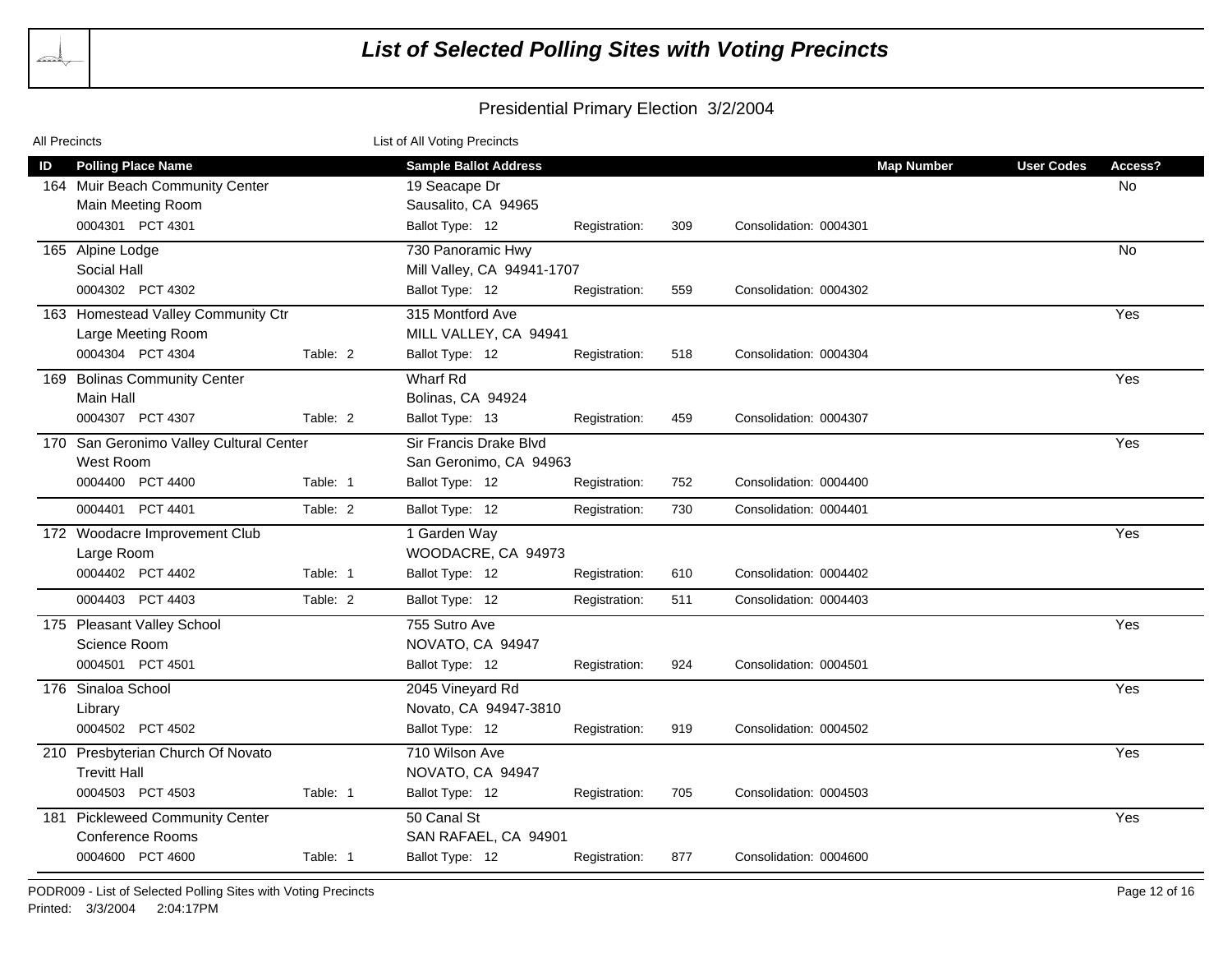| All Precincts |                                                         |          | List of All Voting Precincts                       |               |     |                                |                              |  |
|---------------|---------------------------------------------------------|----------|----------------------------------------------------|---------------|-----|--------------------------------|------------------------------|--|
| ID            | <b>Polling Place Name</b>                               |          | <b>Sample Ballot Address</b>                       |               |     | <b>Map Number</b>              | <b>User Codes</b><br>Access? |  |
|               | 0004601 PCT 4601                                        | Table: 2 | Ballot Type: 12                                    | Registration: | 934 | Consolidation: 0004601         |                              |  |
|               | 287 Corte Madera Recreation Center<br>Main Hall         |          | Tamalpais Dr<br>Corte Madera, CA 94925-1561        |               |     |                                | Yes                          |  |
|               | 0004703 PCT 4703                                        | Table: 4 | Ballot Type: 12                                    | Registration: | 608 | Consolidation: 0004703         |                              |  |
|               | 402 Aegis Of Corte Madera<br><b>Activity Room</b>       |          | 5555 Paradise Dr<br>Corte Madera, CA 94925-1800    |               |     |                                | Yes                          |  |
|               | 0004707 PCT 4707                                        | Table: 1 | Ballot Type: 12                                    | Registration: | 919 | Consolidation: 0004707         |                              |  |
|               | 0004708 PCT 4708                                        | Table: 2 | Ballot Type: 12                                    | Registration: | 667 | Consolidation: 0004708         |                              |  |
|               | 0004709 PCT 4709                                        | Table: 3 | Ballot Type: 12                                    | Registration: | 873 | Consolidation: 0004709         |                              |  |
|               | 193 Hall Middle School<br>Music Room                    |          | 200 Doherty Dr<br>Larkspur, CA 94939-1532          |               |     |                                | Yes                          |  |
|               | 0004800 PCT 4800                                        | Table: 2 | Ballot Type: 14                                    | Registration: | 490 | Consolidation: 0004800         |                              |  |
|               | 199 Larkspur Courts Condominiums<br>Clubhouse           |          | 100 Old Quarry Road<br>Larkspur, CA 94939-2201     |               |     |                                | Yes                          |  |
|               | 0004806 PCT 4806                                        |          | Ballot Type: 14                                    | Registration: | 402 | Consolidation: 0004806         |                              |  |
|               | 348 Novato Library<br>Community Room                    |          | 1720 Novato Blvd<br>Novato, CA 94947-3049          |               |     |                                | Yes                          |  |
|               | 0005001 C-5001                                          |          | Ballot Type: 15                                    | Registration: | 949 | Consolidation: 0005200 0005210 |                              |  |
| 201           | <b>Bahia Clubhouse</b>                                  |          | 3008 Topaz Drive<br>Novato, CA 94945-1547          |               |     |                                | Yes                          |  |
|               | 0005101 PCT 5101                                        |          | Ballot Type: 15                                    | Registration: | 690 | Consolidation: 0005101         |                              |  |
|               | 202 Novato Community House<br>Lobby                     |          | Machin Ave<br>Novato, CA 94945-3233                |               |     |                                | Yes                          |  |
|               | 0005102 PCT 5102                                        |          | Ballot Type: 15                                    | Registration: | 559 | Consolidation: 0005102         |                              |  |
|               | 203 Olive School<br>Multi-use Room                      |          | 629 Plum St-park Lot Off Olive<br>NOVATO, CA 94945 |               |     |                                | Yes                          |  |
|               | 0005103 PCT 5103                                        |          | Ballot Type: 15                                    | Registration: | 989 | Consolidation: 0005103         |                              |  |
|               | 205 Novato School District Offices<br>Conference Room A |          | 1015 Seventh St<br>Novato, CA 94945-2228           |               |     |                                | Yes                          |  |
|               | 0005201 PCT 5201                                        |          | Ballot Type: 15                                    | Registration: | 824 | Consolidation: 0005201         |                              |  |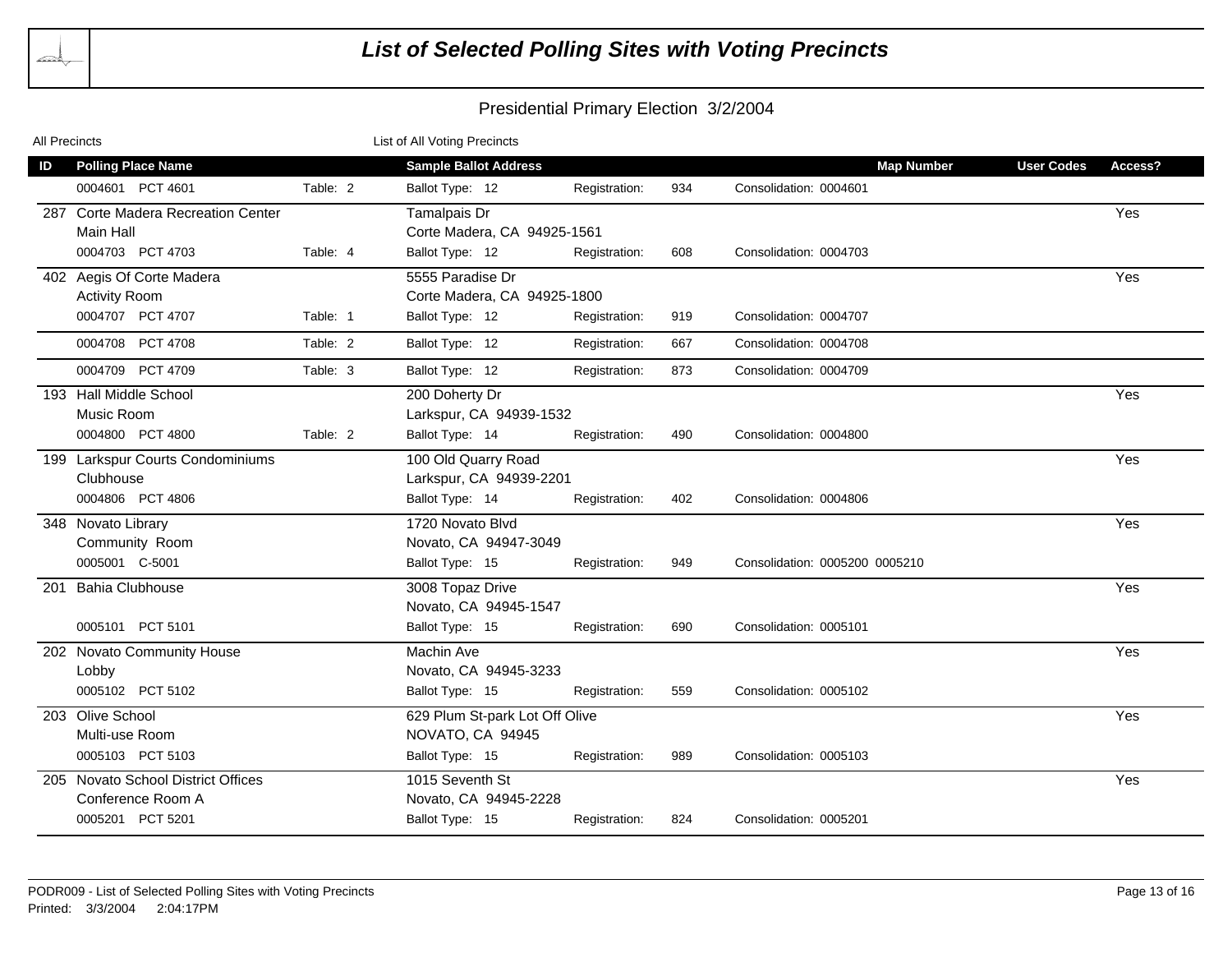| All Precincts |                                        |          | List of All Voting Precincts |               |     |                        |                   |                   |         |
|---------------|----------------------------------------|----------|------------------------------|---------------|-----|------------------------|-------------------|-------------------|---------|
| ID            | <b>Polling Place Name</b>              |          | <b>Sample Ballot Address</b> |               |     |                        | <b>Map Number</b> | <b>User Codes</b> | Access? |
| 206           | <b>Tamalpais Creek Retirement Home</b> |          | 853 Tamalpais Ave            |               |     |                        |                   |                   | Yes     |
|               | <b>Activity Room</b>                   |          | NOVATO, CA 94947             |               |     |                        |                   |                   |         |
|               | 0005202 PCT 5202                       |          | Ballot Type: 15              | Registration: | 526 | Consolidation: 0005202 |                   |                   |         |
|               | 370 Hill Community Room                |          | 1560 Hill Road               |               |     |                        |                   |                   | Yes     |
|               | Behind Margaret Todd Sr Center         |          | Novato, CA 94947-4002        |               |     |                        |                   |                   |         |
|               | 0005203 PCT 5203                       | Table: 1 | Ballot Type: 15              | Registration: | 743 | Consolidation: 0005203 |                   |                   |         |
|               | <b>PCT 5204</b><br>0005204             | Table: 2 | Ballot Type: 15              | Registration: | 658 | Consolidation: 0005204 |                   |                   |         |
|               | 209 Lu Sutton School                   |          | 1800 Center Rd               |               |     |                        |                   |                   | Yes     |
|               | Multi-use Room                         |          | NOVATO, CA 94947             |               |     |                        |                   |                   |         |
|               | 0005205 PCT 5205                       |          | Ballot Type: 15              | Registration: | 940 | Consolidation: 0005205 |                   |                   |         |
| 340           | Novato Human Needs Center              |          | 1907 Novato Blvd             |               |     |                        |                   |                   | Yes     |
|               | <b>Community Room</b>                  |          | NOVATO, CA 94947             |               |     |                        |                   |                   |         |
|               | 0005206 PCT 5206                       | Table: 1 | Ballot Type: 15              | Registration: | 697 | Consolidation: 0005206 |                   |                   |         |
|               | 0005207 PCT 5207                       | Table: 2 | Ballot Type: 15              | Registration: | 859 | Consolidation: 0005207 |                   |                   |         |
|               | 211 All Saints Lutheran Church         |          | 2 San Marin Dr               |               |     |                        |                   |                   | Yes     |
|               | Fireside Room                          |          | Novato, CA 94945-1118        |               |     |                        |                   |                   |         |
|               | 0005208 PCT 5208                       |          | Ballot Type: 15              | Registration: | 763 | Consolidation: 0005208 |                   |                   |         |
|               | 212 Seventh Day Adventist Church       |          | 495 San Marin Dr             |               |     |                        |                   |                   | Yes     |
|               | Music Room                             |          | Novato, CA 94945-1335        |               |     |                        |                   |                   |         |
|               | 0005209 PCT 5209                       |          | Ballot Type: 15              | Registration: | 806 | Consolidation: 0005209 |                   |                   |         |
|               | 374 United Methodist Church            |          | 1473 South Novato Blvd       |               |     |                        |                   |                   | Yes     |
|               | Social Hall                            |          | NOVATO, CA 94947             |               |     |                        |                   |                   |         |
|               | 0005211 PCT 5211                       | Table: 1 | Ballot Type: 15              | Registration: | 769 | Consolidation: 0005211 |                   |                   |         |
|               | 230 Marin Valley Mobile Country Club   |          | 100 Marin Valley Dr          |               |     |                        |                   |                   | No      |
|               | Club House                             |          | NOVATO, CA 94949             |               |     |                        |                   |                   |         |
|               | 0005212 PCT 5212                       |          | Ballot Type: 15              | Registration: | 437 | Consolidation: 0005212 |                   |                   |         |
|               | 399 Lynwood School                     |          | 1320 Lynwood Dr              |               |     |                        |                   |                   | Yes     |
|               | Multi-purpose Room                     |          | Novato, CA 94947-4629        |               |     |                        |                   |                   |         |
|               | 0005213 PCT 5213                       | Table: 1 | Ballot Type: 15              | Registration: | 794 | Consolidation: 0005213 |                   |                   |         |
|               | 374 United Methodist Church            |          | 1473 South Novato Blvd       |               |     |                        |                   |                   | Yes     |
|               | Social Hall                            |          | NOVATO, CA 94947             |               |     |                        |                   |                   |         |
|               | 0005214 PCT 5214                       | Table: 2 | Ballot Type: 15              | Registration: | 940 | Consolidation: 0005214 |                   |                   |         |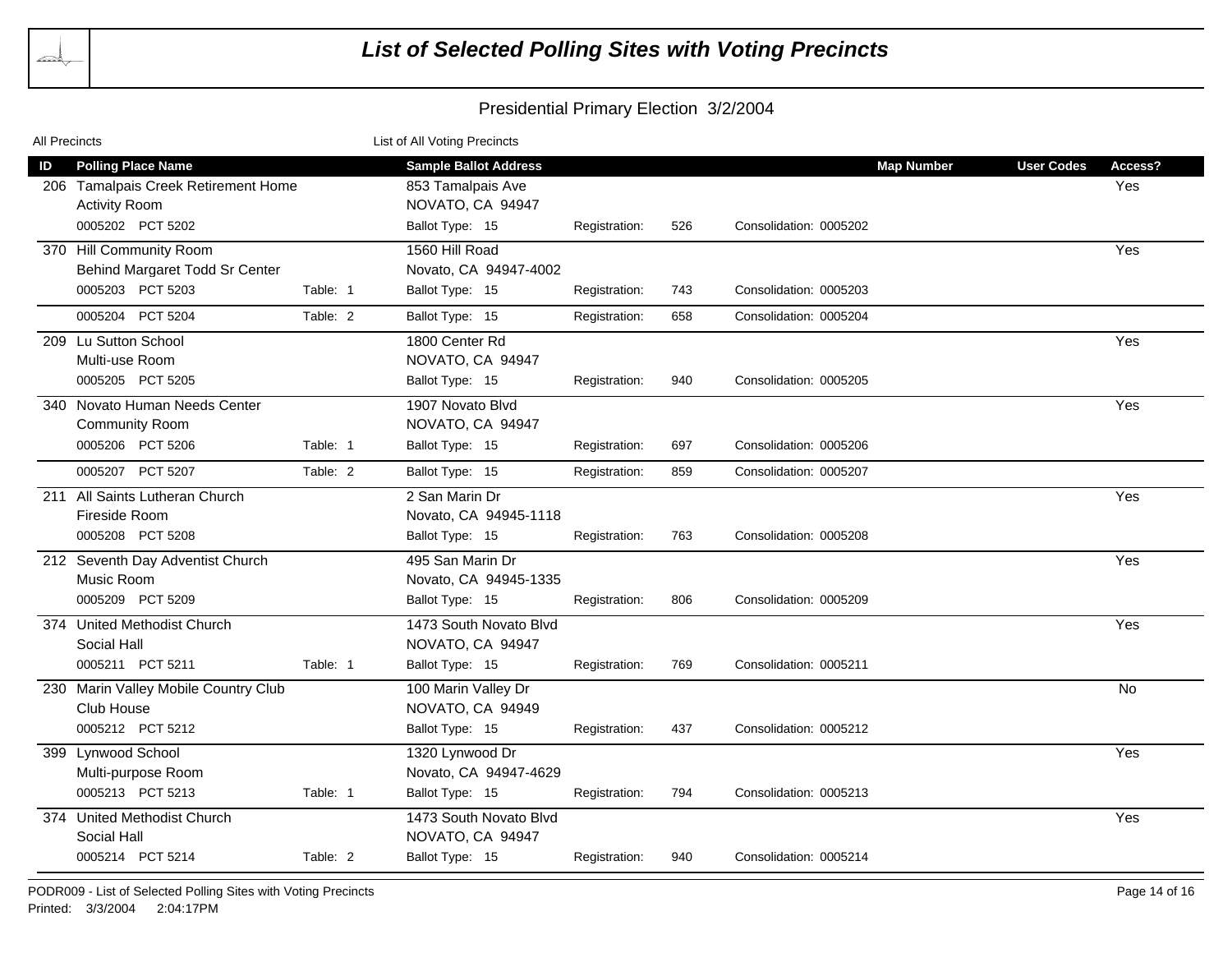| All Precincts |                                                                                 |          | List of All Voting Precincts                                         |               |     |                        |                   |                   |                |
|---------------|---------------------------------------------------------------------------------|----------|----------------------------------------------------------------------|---------------|-----|------------------------|-------------------|-------------------|----------------|
| ID            | <b>Polling Place Name</b><br>218 Ignacio Hills Apartments<br>Clubhouse          |          | <b>Sample Ballot Address</b><br>431 Ignacio Blvd<br>NOVATO, CA 94949 |               |     |                        | <b>Map Number</b> | <b>User Codes</b> | Access?<br>Yes |
|               | 0005215 PCT 5215                                                                | Table: 1 | Ballot Type: 15                                                      | Registration: | 712 | Consolidation: 0005215 |                   |                   |                |
|               | 234 Novato Fire Protection District<br><b>Training Room</b><br>0005216 PCT 5216 |          | 7025 Redwood Blvd<br>NOVATO, CA 94949<br>Ballot Type: 15             | Registration: | 596 | Consolidation: 0005216 |                   |                   | Yes            |
|               | 399 Lynwood School<br>Multi-purpose Room                                        |          | 1320 Lynwood Dr<br>Novato, CA 94947-4629                             |               |     |                        |                   |                   | Yes            |
|               | 0005217 PCT 5217                                                                | Table: 2 | Ballot Type: 15                                                      | Registration: | 875 | Consolidation: 0005217 |                   |                   |                |
|               | 374 United Methodist Church<br>Social Hall                                      |          | 1473 South Novato Blvd<br>NOVATO, CA 94947                           |               |     |                        |                   |                   | Yes            |
|               | 0005218 PCT 5218                                                                | Table: 3 | Ballot Type: 15                                                      | Registration: | 952 | Consolidation: 0005218 |                   |                   |                |
|               | 406 San Jose Middle School<br>Room M <sub>3</sub>                               |          | 1000 Sunset Pkwy<br>Novato, CA 94949                                 |               |     |                        |                   |                   | Yes            |
|               | 0005219 PCT 5219                                                                | Table: 1 | Ballot Type: 15                                                      | Registration: | 509 | Consolidation: 0005219 |                   |                   |                |
|               | 0005220 PCT 5220                                                                | Table: 2 | Ballot Type: 15                                                      | Registration: | 804 | Consolidation: 0005220 |                   |                   |                |
|               | 373 Novato Oaks Inn<br>Lobby Area                                               |          | 215 Alameda Del Prado<br>Novato, CA 94949-6657                       |               |     |                        |                   |                   | <b>No</b>      |
|               | 0005221 PCT 5221                                                                |          | Ballot Type: 15                                                      | Registration: | 893 | Consolidation: 0005221 |                   |                   |                |
|               | 237 No Marin Water District Ofc<br>Front Lobby                                  |          | Redwood Hwy & Rush Creek Pl<br>Novato, CA 94945-2426                 |               |     |                        |                   |                   | Yes            |
|               | 0005222 PCT 5222                                                                |          | Ballot Type: 15                                                      | Registration: | 981 | Consolidation: 0005222 |                   |                   |                |
|               | 232 Novato Fire Station #3<br>Engine Room                                       |          | 65 San Ramon Way<br>Novato, CA 94945-1638                            |               |     |                        |                   |                   | Yes            |
|               | 0005223 PCT 5223                                                                | Table: 1 | Ballot Type: 15                                                      | Registration: | 989 | Consolidation: 0005223 |                   |                   |                |
|               | 0005224 PCT 5224                                                                | Table: 2 | Ballot Type: 15                                                      | Registration: | 840 | Consolidation: 0005224 |                   |                   |                |
|               | 228 Munoz Residence<br>Garage                                                   |          | 575 Fairway Dr<br>NOVATO, CA 94949                                   |               |     |                        |                   |                   | Yes            |
|               | 0005225 PCT 5225                                                                |          | Ballot Type: 15                                                      | Registration: | 650 | Consolidation: 0005225 |                   |                   |                |
|               | 229 Los Robles Mobile Home Park<br>Ladies Card Room                             |          | 100 Roblar Dr<br>Novato, CA 94949-6133                               |               |     |                        |                   |                   | Yes            |
|               | 0005226 PCT 5226                                                                |          | Ballot Type: 15                                                      | Registration: | 455 | Consolidation: 0005226 |                   |                   |                |